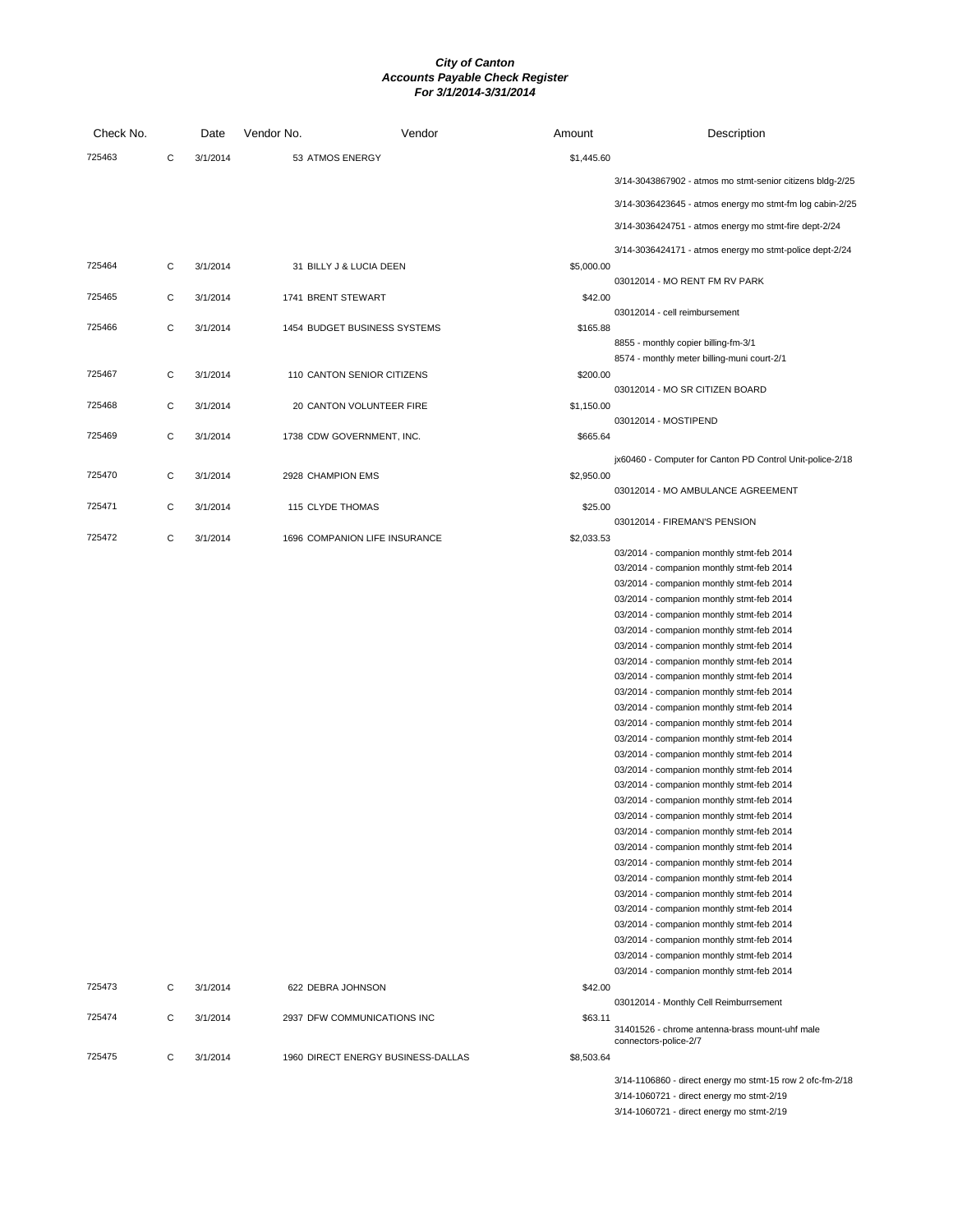|             | 3/14-1060721 - direct energy mo stmt-2/19<br>3/14-1152425 - direct energy mo stmt-410 arnold paul rd<br>siren-2/18                               |
|-------------|--------------------------------------------------------------------------------------------------------------------------------------------------|
|             | 3/14-1141765 - direct energy mo stmt-1st Monday lot 1122-<br>2/18                                                                                |
|             | 3/14-1113700 - direct energy mo stmt-800 first Monday lane<br>unit 94-2/18                                                                       |
|             | 3/14-1251443 - direct energy mo stmt-359 n trade days blvd-<br>2/18                                                                              |
|             | 3/14-1060721 - direct energy mo stmt-2/19                                                                                                        |
|             | 3/14-1111345 - direct energy mo stmt-203 n buffalo st-2/18                                                                                       |
|             | 3/14-1060721 - direct energy mo stmt-2/19                                                                                                        |
|             | 3/14-1251442 - direct energy mo stmt-200 e terrell st-2/18<br>3/14-1198485 - direct energy mo stmt-21618 interstate 20<br>pump-lift station-2/18 |
|             | 3/14-1251444 - direct energy mo stmt-168 n buffalo st-2/18<br>3/14-1253672 - direct energy mo stmt-310 arnold paul rd                            |
|             | grd rail 2-2/18<br>3/14-1151196 - direct energy mo stmt-1st Monday grounds                                                                       |
|             | lot 1574-2/18<br>3/14-1284549 - direct energy mo stmt-800 1st Monday lane-                                                                       |
|             | 2/18<br>3/14-1299260 - direcr energy mo stmt-139 1st Monday lane-                                                                                |
|             | $fm-2/18$<br>3/14-1096808 - direct energy mo stmt-300 arnold paul rd-                                                                            |
|             | 2/18<br>3/14-1060721 - direct energy mo stmt-2/19                                                                                                |
| \$750.00    |                                                                                                                                                  |
| \$950.25    | 03012014 - MONTHLY RETAINER SERVICES                                                                                                             |
|             | 31286126 - 380.1 gals propane-to heat animal shelter-1/7                                                                                         |
| \$905.00    | 13143 - office cleaning-city hall-coc-feb 2014                                                                                                   |
|             | 13142 - cleaning services-senior citizens bldg-feb 2014                                                                                          |
| \$971.57    | 8699404 - samples for water testing-ammonia-fluoride-water<br>plant-2/17                                                                         |
| \$573.85    |                                                                                                                                                  |
| \$16.67     | 531550 - Engine 1-Repair on Cooling System-fire dept-2/14                                                                                        |
|             | 03012014 - FIREMAN'S PENSION                                                                                                                     |
| \$25.00     | 03012014 - MO FIREMAN'S PENSION                                                                                                                  |
| \$25.00     | 03012014 - MO FIREMAN'S PENSION                                                                                                                  |
| \$25.00     |                                                                                                                                                  |
| \$25.00     | 03012014 - MO FIREMANS PENSION                                                                                                                   |
|             | 03012014 - MO FIREMANS PENSION                                                                                                                   |
| \$42.00     | 03012014 - CELL REIMBURSEMENT                                                                                                                    |
| \$141.24    | 183072-000 - 12 meter box lids-utilities-2/21                                                                                                    |
| \$42.00     |                                                                                                                                                  |
| \$42.00     | 03012014 - monthly cell phone reimbursement                                                                                                      |
|             | 03012014 - MONTHLY CELL PHONE REIMBURSEMENT                                                                                                      |
| \$44,375.00 | 56297 - Elev Storage Tank-construction phs 90% comp-                                                                                             |
|             | 2/14<br>54881 - elev storage tank-const admin-10/10                                                                                              |
|             | 55226 - elev storage tank-const phase 70% compl-11/13                                                                                            |
|             | 55718 - Elev Storage Tank-Eng-12/13                                                                                                              |
| \$42.00     | 55926 - Elev Storage Tank-Eng-1/13                                                                                                               |
|             | 03012014 - monthly cell phone reimbursement                                                                                                      |

725476 C 3/1/2014 381 GARY BURTON ENGINEERING, INC. 725477 C 3/1/2014 2992 GAS AND SUPPLY 725478 C 3/1/2014 858 H AND H CLEANING SERVICE 725479 C 3/1/2014 44 HACH COMPANY 725480 C 3/1/2014 2828 HALL VOLVO GMC ISUZU 725481 C 3/1/2014 111 HELEN PEACE 725482 C 3/1/2014 121 HOWARD PAUL STEGALL 725483 C 3/1/2014 113 J L PEACE 725484 C 3/1/2014 168 JIMMY PEACE 725485 C 3/1/2014 302 JOEY PEACE 725486 C 3/1/2014 1555 JOHN PROUGH 725487 C 3/1/2014 145 JOHNSON LAB & SUPPLY CO. 725488 C 3/1/2014 2874 JP MARSH 725489 C 3/1/2014 238 JULIE SEYMORE 725490 C 3/1/2014 1093 KSA ENGINEERS

725491 C 3/1/2014 1726 LA DEANIA JONES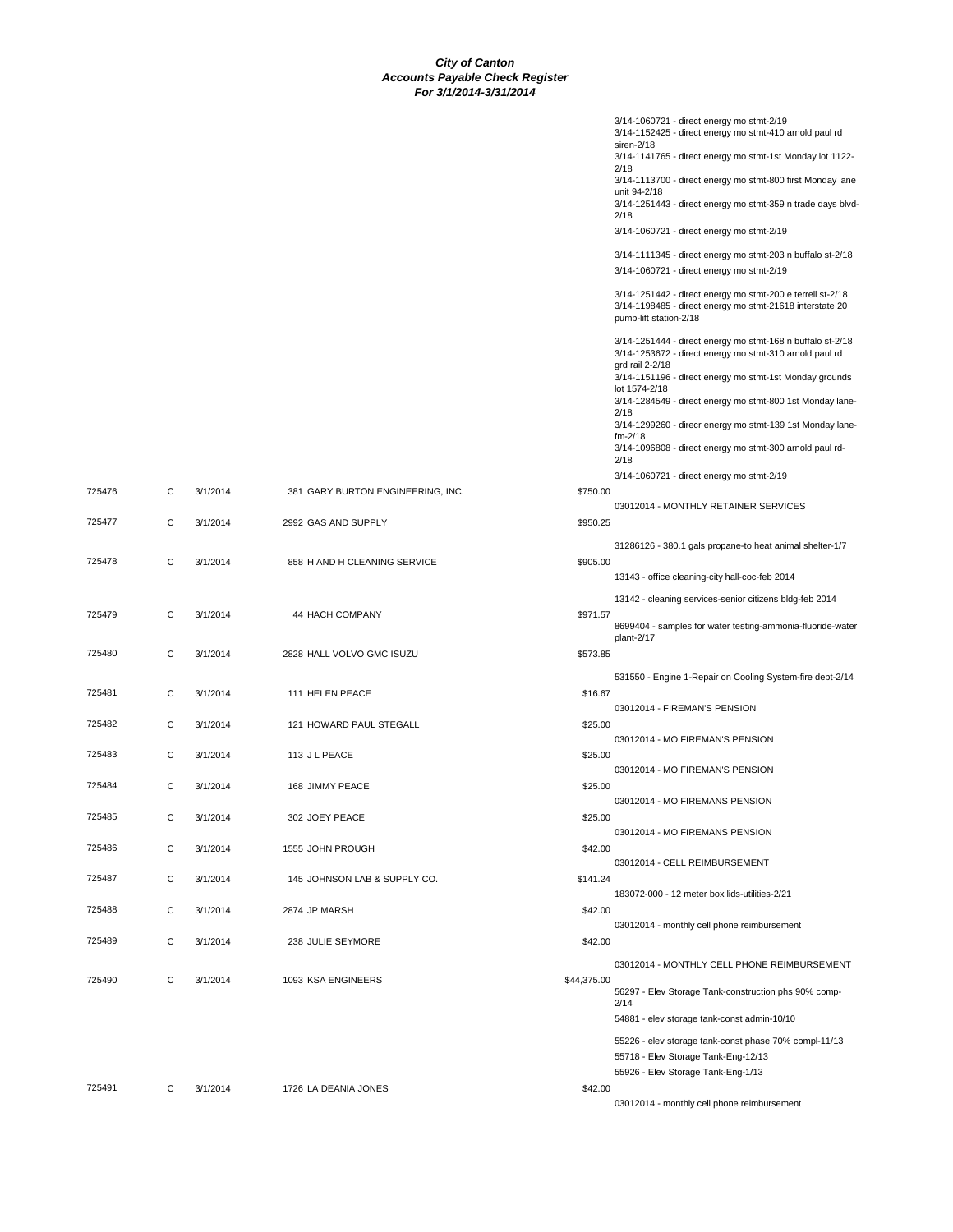| 725492 | С | 3/1/2014 | 949 LEWIS CHEVROLET                       | \$236.88    |                                                                             |
|--------|---|----------|-------------------------------------------|-------------|-----------------------------------------------------------------------------|
|        |   |          |                                           |             | 39488 - unit 32-replaced thermostat and coolant-fm-2/25                     |
| 725493 | С | 3/1/2014 | 292 LILIA V DURHAM                        | \$42.00     | 03012014 - MO CELL REIMBURSEMENT                                            |
| 725494 | C | 3/1/2014 | 356 LINDA BOSTON                          | \$42.00     |                                                                             |
|        |   |          |                                           |             | 03012014 - MO CELL REIMBURSEMENT                                            |
| 725495 | C | 3/1/2014 | 3142 MHS PLANNING & DESIGN LLC            | \$7,138.00  |                                                                             |
| 725496 | C | 3/1/2014 | 1132 MIKE KING                            | \$42.00     | 02242014 - Prep Recreational Trails Grant App-11/11                         |
|        |   |          |                                           |             | 03012014 - MONTHLY CELL REIMBURSEMENT                                       |
| 725497 | C | 3/1/2014 | 216 PAETEC COMMUNICATIONS INC             | \$1,322.90  |                                                                             |
|        |   |          |                                           |             | 6448588 - paetec monthly stmt-2/12                                          |
|        |   |          |                                           |             | 6448588 - paetec monthly stmt-2/12                                          |
|        |   |          |                                           |             | 6448588 - paetec monthly stmt-2/12<br>6448588 - paetec monthly stmt-2/12    |
|        |   |          |                                           |             | 6448588 - paetec monthly stmt-2/12                                          |
|        |   |          |                                           |             | 6448588 - paetec monthly stmt-2/12                                          |
|        |   |          |                                           |             | 6448588 - paetec monthly stmt-2/12                                          |
|        |   |          |                                           |             | 6448588 - paetec monthly stmt-2/12                                          |
| 725498 | С | 3/1/2014 | 3068 PHOENIX FABRICATORS AND ERECTORS INC | \$37,525.00 |                                                                             |
|        |   |          |                                           |             | 02262013 - Elev Storage Tank-Pay Req 8-2/26                                 |
| 725499 | C | 3/1/2014 | <b>188 PURCHASE POWER</b>                 | \$208.99    |                                                                             |
|        |   |          |                                           |             | 0521-1474-021214 - postage for meter-fm-2/12                                |
| 725500 | C | 3/1/2014 | 3135 RICK'S MOWING SERVICE                | \$600.00    |                                                                             |
|        |   |          |                                           |             | 02282014 - cemetery maintenance-feb 2014                                    |
| 725501 | C | 3/1/2014 | 2751 RON HAMMACK                          | \$63.00     |                                                                             |
|        |   |          |                                           |             | 02242014 - r hammack-reimb for exp-boerne tx-vendor<br>recruiting-2/22-2/23 |
|        |   |          |                                           |             | 02242014 - r hammack-reimb for exp-boerne tx-vendor                         |
|        |   |          |                                           |             | recruiting-2/22-2/23                                                        |
| 725502 | C | 3/1/2014 | 322 RUBY NORMAN                           | \$16.67     |                                                                             |
|        |   |          |                                           |             | 03012014 - FIREMAN'S PENSION                                                |
| 725503 | С | 3/1/2014 | 2206 TERRIT ELLIS                         | \$300.00    |                                                                             |
|        |   |          |                                           |             | 02282014 - Janitorial Service-Police-FY 13/14                               |
| 725504 | C | 3/1/2014 | 3169 TEXAS A & M AGRILIFE EXTENSION       | \$40.00     | 02272014 - joe adams-mosquito training workshop-longview                    |
|        |   |          |                                           |             | 3/14/14                                                                     |
| 725505 | C | 3/1/2014 | 1749 TEXAS MUNICIPAL EQUIPMENT, LLC       | \$3,497.00  |                                                                             |
|        |   |          |                                           |             | 6648 - (4) jet machine nozzles-sewer-1/3                                    |
| 725506 | C | 3/1/2014 | 740 TOM PERRY                             | \$42.00     |                                                                             |
|        |   |          |                                           |             | 03012014 - MONTHLY CELL PHONE REIMBURSEMENT                                 |
| 725507 | С | 3/1/2014 | 2815 Tools Plus Industries                | \$237.39    |                                                                             |
|        |   |          |                                           |             | 41212 - 4 eye care kits-first aid kit-wwtp-2/11                             |
|        |   |          |                                           |             | 41212 - 4 eye care kits-first aid kit-wwtp-2/11                             |
| 725508 | C | 3/1/2014 | 241 TRACTOR SUPPLY CREDIT PLAN            | \$604.96    |                                                                             |
|        |   |          |                                           |             | 225742 - cannon challenger safe-fm-2/5                                      |
|        |   |          |                                           |             | 200222055 - 2 pairs of rubber boots-utilities/streets-2/5                   |
|        |   |          |                                           |             | 200222055 - 2 pairs of rubber boots-utilities/streets-2/5                   |
|        |   |          |                                           |             | 200221117 - angle-streets-1/30                                              |
| 725509 | С | 3/1/2014 | <b>117 TROYCE CASEY</b>                   | \$25.00     |                                                                             |
|        |   |          |                                           |             | 03012014 - MO FIREMAN'S PENSION                                             |
| 725510 | C | 3/1/2014 | 200 UNITED SYSTEMS TECHNOLOGY INC         | \$240.00    |                                                                             |
|        |   |          |                                           |             | 77924 - 4000 blank laser cards-for utility bills-2/18                       |
| 725511 | C | 3/1/2014 | 218 VAN ZANDT INTERNET                    | \$40.00     |                                                                             |
|        |   |          |                                           |             | i18575 - domain monthly hosting-cantontex.com-2/25                          |
| 725512 | C | 3/1/2014 | 139 VERIZON SOUTHWEST                     | \$797.21    |                                                                             |
|        |   |          |                                           |             | 3/14-061031 - 903-567-4854 fm-verizon mo stmt-2/10                          |
|        |   |          |                                           |             |                                                                             |
|        |   |          |                                           |             | 3/14-000331 - 903-567-7805 fm-verizon mo stmt-2/13                          |
|        |   |          |                                           |             | 2/14-990304 - 903-567-1962 verizon mo stmt-2/4                              |
|        |   |          |                                           |             | 3/14-130314 - verizon mo stmt-dry loop line-water plant-2/19                |
|        |   |          |                                           |             | 3/14-060905 - 903-567-6556-log cabin-fm-verizon mo stmt-                    |
|        |   |          |                                           |             | 2/16                                                                        |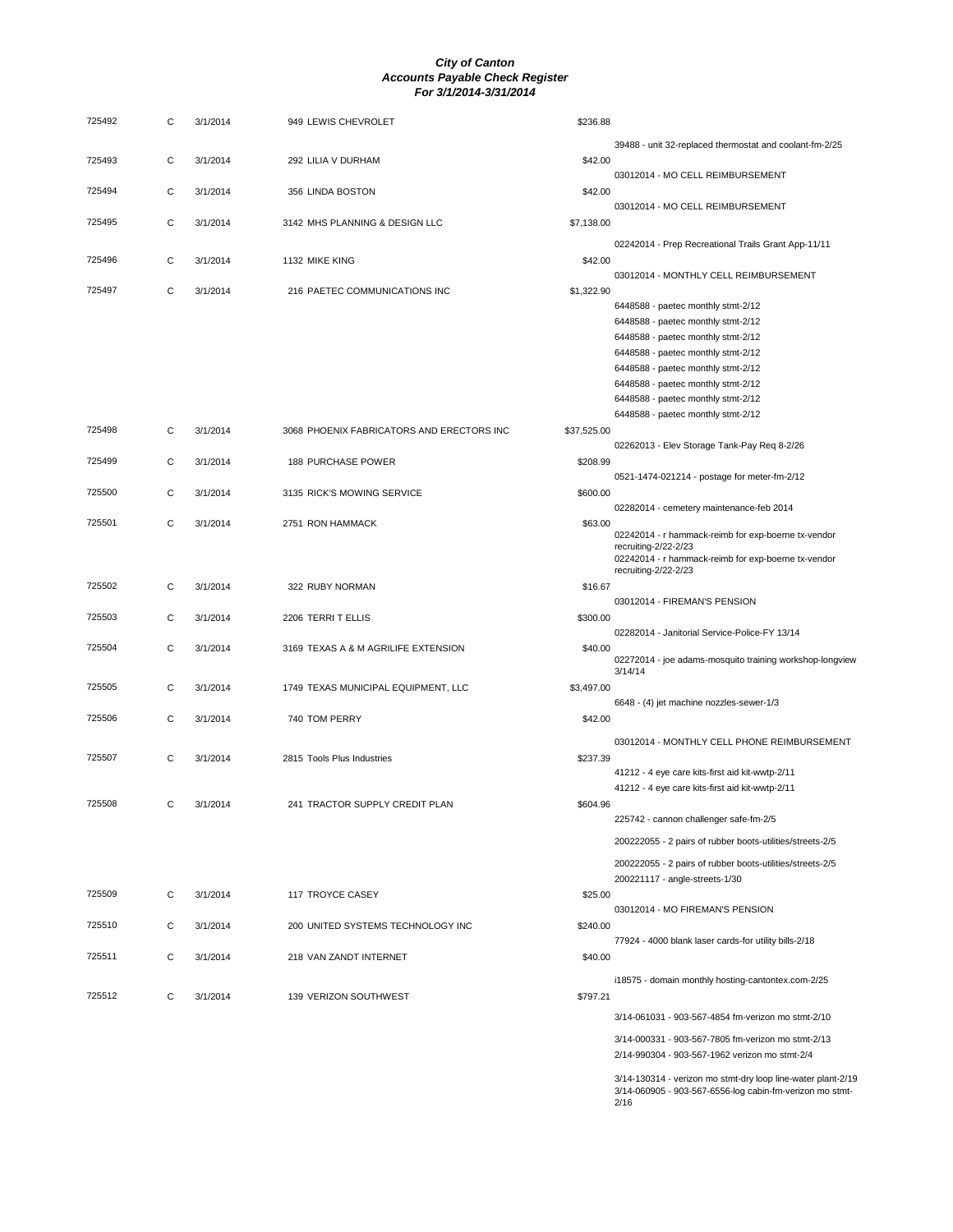| 725513 | С | 3/1/2014  | 2966 VZCM INC                      | \$500.00   | 3/14-130125 - 903-567-2846-coc-verizon mo stmt-2/16                                                                                                                                                             |
|--------|---|-----------|------------------------------------|------------|-----------------------------------------------------------------------------------------------------------------------------------------------------------------------------------------------------------------|
|        |   |           |                                    |            | 03012014 - Monthly Maintenance                                                                                                                                                                                  |
| 725514 | C | 3/1/2014  | 105 WALMART COMMUNITY/RFCSLLC      | \$641.04   | 3527 - plastic forks-spoons-ice cream-birthday card-lonnies<br>birthday-2/12                                                                                                                                    |
|        |   |           |                                    |            | 1642 - food for inmates-speakers-batteries-police-2/5                                                                                                                                                           |
|        |   |           |                                    |            | 1642 - food for inmates-speakers-batteries-police-2/5                                                                                                                                                           |
|        |   |           |                                    |            | 5080 - area rug-folgers coffee-creamer-fire dept-2/10<br>142 - 9 binders-admin-1/20                                                                                                                             |
|        |   |           |                                    |            | 1711 - dog bowls-3drawer cart-brush-animal shelter-2/10<br>181 - coffeemaker-water for testing-wwtp-2/4<br>181 - coffeemaker-water for testing-wwtp-2/4<br>5887-012714 - tote box-coffee filters-fire dept-1/27 |
|        |   |           |                                    |            | 2667 - peppermints-paper towels-miniatures-admin-1/31<br>435 - toner for rita's printer-1/14                                                                                                                    |
|        |   |           |                                    |            | 7785 - bath tissue-50 ct gloves-pens-muni court-2/10                                                                                                                                                            |
| 725515 | C | 3/1/2014  | 212 WILLIAM SUMMITT                | \$50.00    | 03012014 - MEALS ON WHEELS                                                                                                                                                                                      |
| 725516 | C | 3/1/2014  | 2974 WILLIAMS SCOTSMAN INC         | \$529.20   |                                                                                                                                                                                                                 |
|        |   |           |                                    |            | 03012014 - rental of temporary offfice building                                                                                                                                                                 |
| 725517 | C | 3/1/2014  | 1034 ZACK CONSTRUCTION COMPANY INC | \$500.00   | 41 - concrete patch-water line-utilities-2/26                                                                                                                                                                   |
| 725518 | С | 3/1/2014  | 3108 ZELMA TAWATER                 | \$16.67    |                                                                                                                                                                                                                 |
| 725519 | C | 3/6/2014  | 139 VERIZON SOUTHWEST              | \$85.34    | 03012014 - Fireman's Pension                                                                                                                                                                                    |
|        |   |           |                                    |            | 2/14-040113a - verizon mo stmt-coc-1/22                                                                                                                                                                         |
| 725520 | C | 3/6/2014  | 374 SANDRA HOWARD                  | \$174.00   |                                                                                                                                                                                                                 |
| 725521 | C | 3/6/2014  | 1903 CHARLES CUNNINGHAM            | \$174.00   | 03062014 - fm independent contract labor-3/3-3/5                                                                                                                                                                |
|        |   |           |                                    |            | 03062014 - fm independent contract labor 3/3-3/5                                                                                                                                                                |
| 725522 | C | 3/6/2014  | 2827 TIM JOHNSON                   | \$43.50    | 03062014 - fm independent contract labor 3/5                                                                                                                                                                    |
| 725523 | C | 3/6/2014  | 2844 JERRY OSBURN                  | \$103.31   |                                                                                                                                                                                                                 |
|        |   |           |                                    |            | 03062014 - fm independent contract labor-3/4-3/5                                                                                                                                                                |
| 725524 | С | 3/6/2014  | 2997 JUSTIN WHEELER                | \$174.00   | 03062014 - fm independent contract labor-3/3-3/5                                                                                                                                                                |
| 725525 | C | 3/6/2014  | 3001 DONALD W WHEELER              | \$174.00   |                                                                                                                                                                                                                 |
| 725526 |   |           |                                    |            | 03062014 - fm independent contract labor-3/3-3/5                                                                                                                                                                |
|        | С | 3/6/2014  | 3011 AMANDA WHEELER                | \$43.50    | 03062014 - fm independent contract labor-3/5                                                                                                                                                                    |
| 725527 | С | 3/6/2014  | 3092 CHARLES W BROWN               | \$174.00   |                                                                                                                                                                                                                 |
| 725528 | C | 3/6/2014  | 3150 ELLEN WHEELER                 | \$108.75   | 03062014 - fm independent contract labor-3/3-3/5                                                                                                                                                                |
|        |   |           |                                    |            | 03062014 - fm independent contract labor 3/4-3/5                                                                                                                                                                |
| 725529 | C | 3/6/2014  | 3163 LINDA ANN WHEELER             | \$108.75   |                                                                                                                                                                                                                 |
| 725530 | С | 3/6/2014  | 3170 NELDA TETTLETON               | \$108.75   | 03062014 - fm independent contract labor-3/4-3/5                                                                                                                                                                |
|        |   |           |                                    |            | 03062014 - fm independent contract labor 3/4-3/5                                                                                                                                                                |
| 725531 | C | 3/10/2014 | 2995 ALL STAR FORD CANTON          | \$750.82   | 5001526 - unit CPD11-mirror-police-2/20                                                                                                                                                                         |
|        |   |           |                                    |            | 8003738/1 - Brush Truck 1-axle seals leaking fluid-fire dept-<br>2/6                                                                                                                                            |
| 725532 | С | 3/10/2014 | 1363 Ann Watson                    | \$65.23    |                                                                                                                                                                                                                 |
|        |   |           |                                    |            | 2-021400-018 Refund - Utility Billing Refund                                                                                                                                                                    |
| 725533 | C | 3/10/2014 | 2456 ART PRINT OF TEXAS            | \$3,600.00 | 03052014 - 30,000 trade days large maps-fm-3/5                                                                                                                                                                  |
| 725534 | С | 3/10/2014 | 53 ATMOS ENERGY                    | \$205.19   |                                                                                                                                                                                                                 |
|        |   |           |                                    |            | 3/14-3036424448 - atmos energy mo stmt-police-2/27                                                                                                                                                              |
| 725535 | С | 3/10/2014 | 15 BILLIE ROSE FLORAL              | \$79.50    |                                                                                                                                                                                                                 |
|        |   |           |                                    |            | 8547 - mixed arrangement-mike kings father-police-2/21                                                                                                                                                          |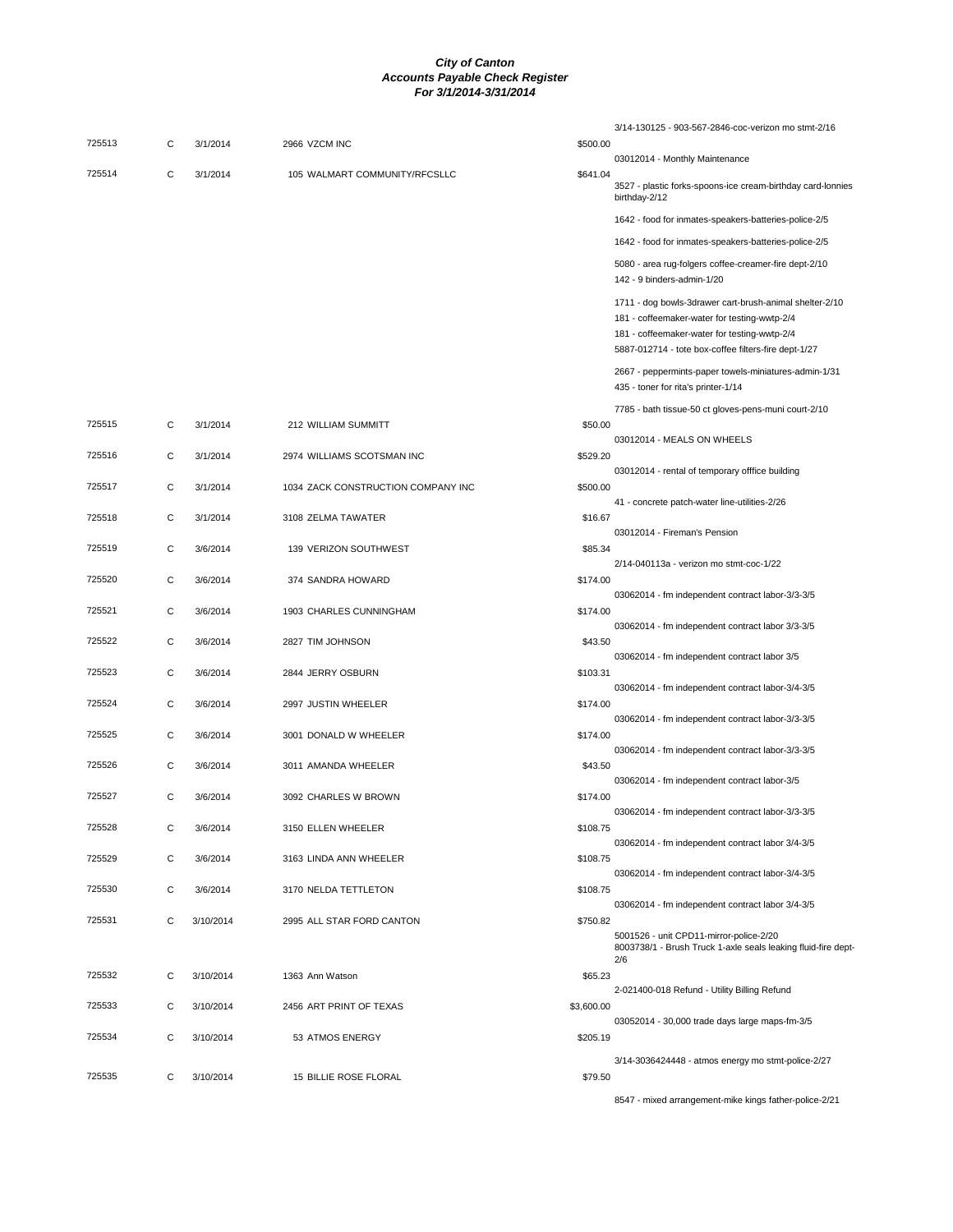| 725536 | С | 3/10/2014 | 1264 BLAIR COMMUNICATIONS      | \$37.50    |                                                                                                                               |
|--------|---|-----------|--------------------------------|------------|-------------------------------------------------------------------------------------------------------------------------------|
| 725537 | C | 3/10/2014 | 211 BORDERS & LONG OIL, INC.   | \$618.82   | 84049 - motorola battery-for fm radios-2/25                                                                                   |
|        |   |           |                                |            | 37045 - 176 gallons diesel @ 3.516-fire dept-226                                                                              |
| 725538 | С | 3/10/2014 | 1320 BOY SCOUT TROOP #378      | \$66.98    | 03022014 - fm independent parking contractor-3/2                                                                              |
| 725539 | С | 3/10/2014 | 367 BROWN & HOFMEISTER, LLP    | \$600.00   |                                                                                                                               |
|        |   |           |                                |            | 0309-000 - council planning & zoning training-2/21                                                                            |
| 725540 | С | 3/10/2014 | 1454 BUDGET BUSINESS SYSTEMS   | \$14.06    | 8879 - monthly copier billing-fire dept-3/1                                                                                   |
| 725541 | С | 3/10/2014 | 2996 CANTON FFA BOOSTER        | \$1,168.59 |                                                                                                                               |
| 725542 | С | 3/10/2014 | 311 CANTON LUMBER COMPANY      | \$85.77    | 03012014 - fm independent parking contractor-3/1                                                                              |
|        |   |           |                                |            | 82870 - 9 hoses for plumbing-fm-3/4                                                                                           |
| 725543 | C | 3/10/2014 | 2771 CANTON ROTARY CAPS        | \$560.00   |                                                                                                                               |
|        |   |           |                                |            | 03102014 - american pride flag program-may14-nov14                                                                            |
|        |   |           |                                |            | 03102014 - american pride flag program-may14-nov14                                                                            |
|        |   |           |                                |            | 03102014 - american pride flag program-may14-nov14                                                                            |
|        |   |           |                                |            | 03102014 - american pride flag program-may14-nov14                                                                            |
|        |   |           |                                |            | 03102014 - american pride flag program-may14-nov14                                                                            |
|        |   |           |                                |            | 03102014 - american pride flag program-may14-nov14                                                                            |
|        |   |           |                                |            | 03102014 - american pride flag program-may14-nov14                                                                            |
| 725544 | С | 3/10/2014 | 92 CARQUEST AUTO PARTS         | \$127.58   |                                                                                                                               |
|        |   |           |                                |            | 7979-129406 - unit 105-grasshopper-battery-parks-2/19                                                                         |
|        |   |           |                                |            | 7979-129753 - unit 114-battery for brad's cart-fm-2/28                                                                        |
| 725545 | С | 3/10/2014 | 1732 CERIDIAN BENEFIT SERVICES | \$94.44    | 332655707 - cobra admin-feb 2014                                                                                              |
| 725546 | С | 3/10/2014 | 222 DIXIE PAPER CO. INC.       | \$2,520.00 |                                                                                                                               |
|        |   |           |                                |            | 475036 - 60 cases trash bags-fm-2/21                                                                                          |
| 725547 | С | 3/10/2014 | 826 EAST TEXAS CABLE           | \$158.84   |                                                                                                                               |
|        |   |           |                                |            | 3/14-007109 - monthly internet-survelliance acct-police-2/26<br>3/14-005350 - monthly cable stmt--police dept-2/26            |
|        |   |           |                                |            | 005299-022614 - monthly internet stmt-fire dept-2/26                                                                          |
| 725548 | С | 3/10/2014 | 1247 ELLIOTT ELECTRIC SUPPLY   | \$358.26   |                                                                                                                               |
|        |   |           |                                |            | 24-37031-01 - 90 feet electrical wire-fm-2/13                                                                                 |
| 725549 | С | 3/10/2014 | 1013 E-SOFTSYS LLC             | \$3,110.00 | 24-37287-01 - 6 circuit breakers-fm-2/20                                                                                      |
|        |   |           |                                |            | 21141 - booth tracker monthly support-2/28<br>21307 - test & live conversion services to convert to booth<br>tracker sql-2/28 |
| 725550 | С | 3/10/2014 | 2992 GAS AND SUPPLY            | \$756.25   |                                                                                                                               |
|        |   |           |                                |            | 29374 - 275 gal propane @2.75-animal shelter-2/11                                                                             |
| 725551 | С | 3/10/2014 | 1363 Glenda Moulden            | \$7.07     | 8-081500-02 Refund - Utility Billing Refund                                                                                   |
| 725552 | С | 3/10/2014 | 1363 GOODSON FAMILY MARKET     | \$100.00   |                                                                                                                               |
|        |   |           |                                |            | 11-111388-01 Refund - Utility Billing Refund                                                                                  |
| 725553 | С | 3/10/2014 | 1473 GUARDIAN FLEX PLAN        | \$300.00   | 243768 - flex plan admin fees-jan 2014                                                                                        |
|        |   |           |                                |            | 241196 - flex plan admin fees-dec 2013                                                                                        |
|        |   |           |                                |            | 246426 - flex plan admin fees-feb 2014                                                                                        |
|        |   |           |                                |            | 243768 - flex plan admin fees-jan 2014                                                                                        |
|        |   |           |                                |            |                                                                                                                               |

241196 - flex plan admin fees-dec 2013 243768 - flex plan admin fees-jan 2014 241196 - flex plan admin fees-dec 2013 243768 - flex plan admin fees-jan 2014 243768 - flex plan admin fees-jan 2014 246426 - flex plan admin fees-feb 2014 246426 - flex plan admin fees-feb 2014 246426 - flex plan admin fees-feb 2014 233699 - flex plan admin fees-sep 2013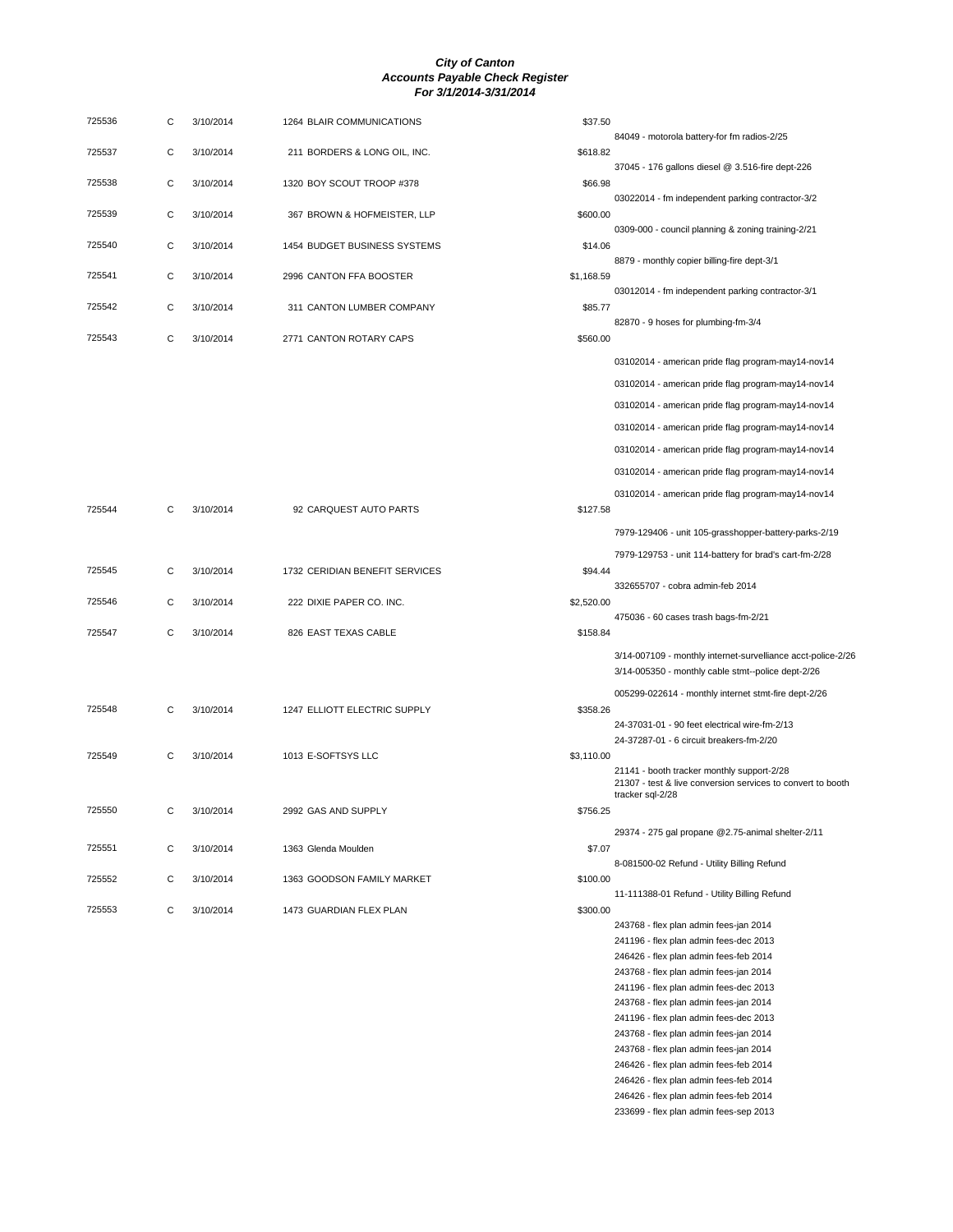|        |   |           |                            |             | 241196 - flex plan admin fees-dec 2013                                                                 |
|--------|---|-----------|----------------------------|-------------|--------------------------------------------------------------------------------------------------------|
|        |   |           |                            |             | 246426 - flex plan admin fees-feb 2014                                                                 |
|        |   |           |                            |             | 236168 - flex plan admin fees-oct 2013                                                                 |
|        |   |           |                            |             | 241196 - flex plan admin fees-dec 2013                                                                 |
|        |   |           |                            |             | 233699 - flex plan admin fees-sep 2013                                                                 |
|        |   |           |                            |             | 233699 - flex plan admin fees-sep 2013                                                                 |
|        |   |           |                            |             | 233699 - flex plan admin fees-sep 2013                                                                 |
|        |   |           |                            |             | 236168 - flex plan admin fees-oct 2013                                                                 |
|        |   |           |                            |             | 233699 - flex plan admin fees-sep 2013                                                                 |
|        |   |           |                            |             | 236168 - flex plan admin fees-oct 2013                                                                 |
|        |   |           |                            |             | 236168 - flex plan admin fees-oct 2013                                                                 |
|        |   |           |                            |             | 238694 - flex plan admin fees-nov 2013                                                                 |
|        |   |           |                            |             | 238694 - flex plan admin fees-nov 2013                                                                 |
|        |   |           |                            |             | 238694 - flex plan admin fees-nov 2013                                                                 |
|        |   |           |                            |             | 238694 - flex plan admin fees-nov 2013                                                                 |
|        |   |           |                            |             | 238694 - flex plan admin fees-nov 2013                                                                 |
|        |   |           |                            |             | 236168 - flex plan admin fees-oct 2013                                                                 |
| 725554 | С | 3/10/2014 | 42 GW OIL COMPANY          | \$1,176.00  |                                                                                                        |
|        |   |           |                            |             | 02242014 - 350 gal diesel-for tractors/lawnmowers-2/24                                                 |
| 725555 | C | 3/10/2014 | 2969 H & B ENGINEERING LLC | \$11,100.00 |                                                                                                        |
|        |   |           |                            |             | 003-03102014 - Plaza Roof Modications-Final Engineeriing                                               |
|        |   |           |                            |             | Design-12/10                                                                                           |
|        |   |           |                            |             | 009 - 12"Water Main-Tyler St to Wynne-Eng Svcs-bid<br>phase compl-3/10                                 |
|        |   |           |                            |             | 008-031014 - Lock & Leave Bldg 2-Eng-fm-final eng design                                               |
|        |   |           |                            |             | 95% comp-3/10                                                                                          |
|        |   |           |                            |             | 002-03102014 - 2014 WTP Impr-Clarifier Painting-final eng<br>design comp-3/10                          |
| 725556 | С | 3/10/2014 | 2709 HBC BUILDING CENTER   | \$2,437.46  |                                                                                                        |
|        |   |           |                            |             | k10756/5 - promark helmet system-non toxic dust mask-                                                  |
|        |   |           |                            |             | safety flags-fm-2/20                                                                                   |
|        |   |           |                            |             | k10781/5 - 2hole strap-white, red, green wire-knock out seal-<br>$fm - 2/21$                           |
|        |   |           |                            |             | k10775/5 - pvc conduit-fm-2/20                                                                         |
|        |   |           |                            |             |                                                                                                        |
|        |   |           |                            |             | k10768/5 - ezy mix concrete-streets-2/20<br>k10764/5 - ezy mix concrete-drain spade-streets/utilities- |
|        |   |           |                            |             | 2/20                                                                                                   |
|        |   |           |                            |             | k10764/5 - ezy mix concrete-drain spade-streets/utilities-                                             |
|        |   |           |                            |             | 2/20<br>k10761/5 - 4 way key-faucet washer-hillman hardware-fm-                                        |
|        |   |           |                            |             | 2/20                                                                                                   |
|        |   |           |                            |             | K10759/5 - flex tech-chain coil-wwtp-2/20                                                              |
|        |   |           |                            |             | k10758/5 - gas bottle exchange-pure life water-fire dept-                                              |
|        |   |           |                            |             | 2/20<br>k10664/5 - fluorescent strip-hillman hardware-water plant-                                     |
|        |   |           |                            |             | 2/13                                                                                                   |
|        |   |           |                            |             | k10756/5 - promark helmet system-non toxic dust mask-                                                  |
|        |   |           |                            |             | safety flags-fm-2/20<br>k10756/5 - promark helmet system-non toxic dust mask-                          |
|        |   |           |                            |             | safety flags-fm-2/20                                                                                   |
|        |   |           |                            |             | k10753/5 - all purpose cement-pvc cement-90 degree elbow-                                              |
|        |   |           |                            |             | repair water line-2/19<br>k10749/5 - smoke alarm-hillman hardware-o ring-fire dept-                    |
|        |   |           |                            |             | 2/19                                                                                                   |
|        |   |           |                            |             | k10741/5 - maglite flashlight-square comb measuring tool-<br>code enf-2/19                             |
|        |   |           |                            |             | k10782/5 - pvc cement-electrical tape-2/21                                                             |
|        |   |           |                            |             | k10758/5 - gas bottle exchange-pure life water-fire dept-                                              |
|        |   |           |                            |             | 2/20                                                                                                   |
|        |   |           |                            |             | k10617/5 - goatskin gloves-pvc coupling-pvc bushing-<br>utilities-2/11                                 |
|        |   |           |                            |             |                                                                                                        |
|        |   |           |                            |             | k10847/5 - drill bit-clamp-hillman hardware-police-2/27                                                |
|        |   |           |                            |             | k10813/5 - recessed plug-utlities-2/24                                                                 |
|        |   |           |                            |             | k10800/5 - sch40 adapter-water plant-2/22                                                              |
|        |   |           |                            |             | k10809/5 - pvc cap-sewer line-2/24                                                                     |
|        |   |           |                            |             | k10664/5 - fluorescent strip-hillman hardware-water plant-<br>2/13                                     |
|        |   |           |                            |             | k10846/5 - pipe sealant-clamps-wwtp-2/27                                                               |
|        |   |           |                            |             | k10746/5 - fluorescent bulbs-water plant-2/19                                                          |
|        |   |           |                            |             | k10738/5 - pikstik reacher-pick up tool-parks-2/19                                                     |
|        |   |           |                            |             |                                                                                                        |
|        |   |           |                            |             | k10789/5 - recessed plug-pvc adapter-sewer line-2/21                                                   |
|        |   |           |                            |             |                                                                                                        |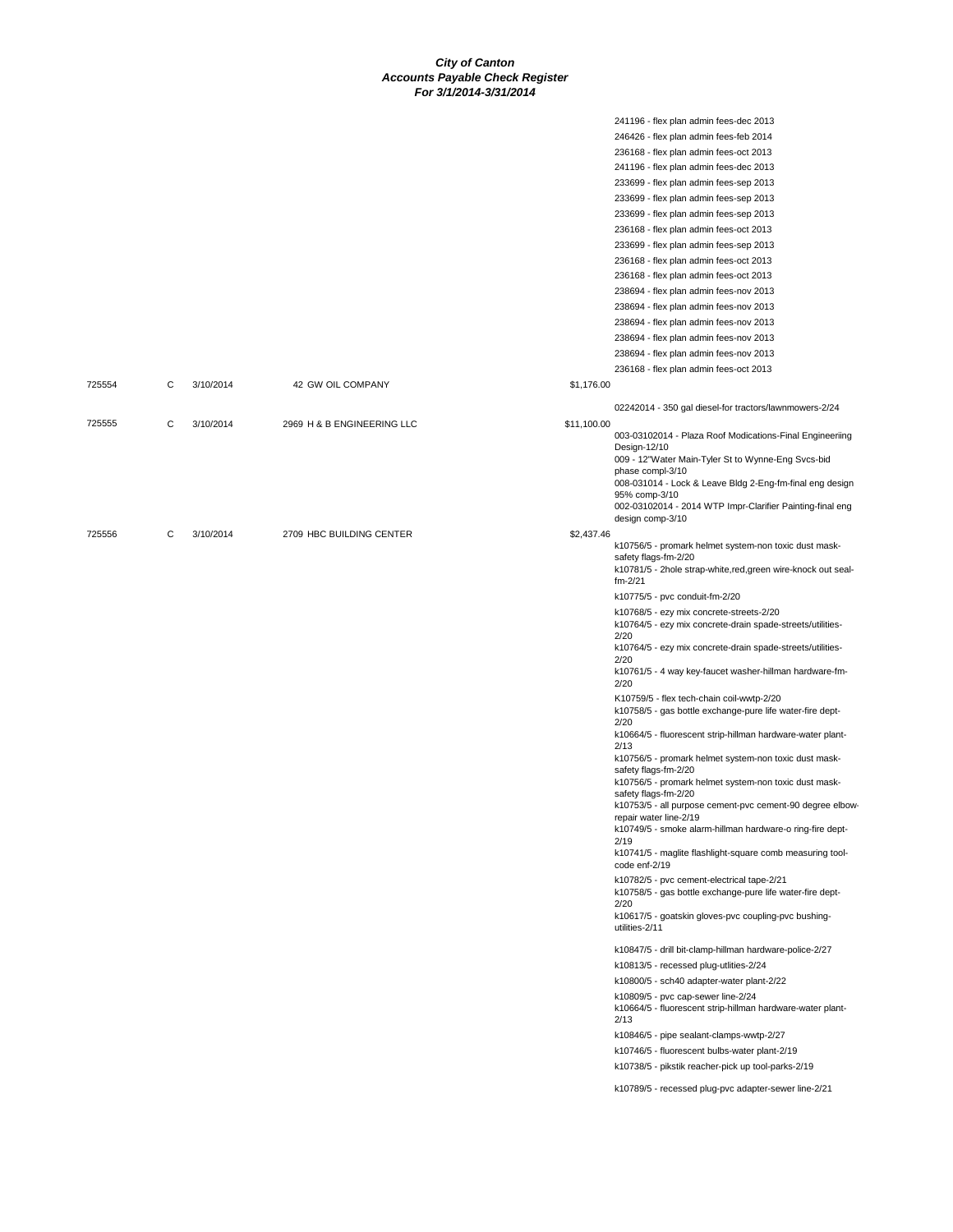|        |   |           |                            |            | k10617/5 - goatskin gloves-pvc coupling-pvc bushing-<br>utilities-2/11                                                                                                                                |
|--------|---|-----------|----------------------------|------------|-------------------------------------------------------------------------------------------------------------------------------------------------------------------------------------------------------|
|        |   |           |                            |            | k10616/5 - fluorescent striping-aluminum cable-wd40-water<br>dept-2/11                                                                                                                                |
|        |   |           |                            |            | k10612/5 - returned hillman hardware-fire dept-2/11<br>K10611/5 - hillman hardware-side receptacle-wallplate-fire<br>dept-2/11                                                                        |
|        |   |           |                            |            | k10592/5 - galvanized elbow-wd40-wwtp-2/10                                                                                                                                                            |
|        |   |           |                            |            | k10830/5 - boundary rope-cyra-2/26                                                                                                                                                                    |
|        |   |           |                            |            | k10792/5 - chainsaw oil-parks-2/21                                                                                                                                                                    |
|        |   |           |                            |            | k10715/5 - ezy mix concrete for water lines-2/18<br>k10625/5 - hillman hardware-wallplate-fm-2/11                                                                                                     |
|        |   |           |                            |            | k10621/5 - valve stop-adapters-flush lever-wwtp-2/13                                                                                                                                                  |
|        |   |           |                            |            | k10665/5 - 51 feet wire-conduit-pvc adapter-fm-2/13<br>k10647/5 - wallplates-receptacles-toggle switch-fire dept-                                                                                     |
|        |   |           |                            |            | 2/12<br>k10646/5 - posthole digger-parks-2/12<br>k10641/5 - hillman hardware-drywall-paintbrush-fire dept-                                                                                            |
|        |   |           |                            |            | 2/12<br>k10631/5 - fluorescent bulbs-for shop bench light-utlities-<br>2/11                                                                                                                           |
|        |   |           |                            |            | k10508/5 - thompson woodprotector-parks-2/1<br>k10629/5 - 50 ft wire-duplex receptor-electrical-fire dept-<br>2/11                                                                                    |
|        |   |           |                            |            | k10600/5 - furnace filters-for heat/ac units-police-2/10                                                                                                                                              |
|        |   |           |                            |            | k10618/5 - hillman hardware-fire dept-2/11                                                                                                                                                            |
|        |   |           |                            |            | k10615/5 - exchanged hillman hardware-diff-fire dept-2/11<br>k10601/5 - copper rods-connector clamps-saw blade-fm-                                                                                    |
|        |   |           |                            |            | 2/10<br>k10601/5 - copper rods-connector clamps-saw blade-fm-<br>2/10                                                                                                                                 |
|        |   |           |                            |            | k10582/5 - safety flags-furnace filters-fm-2/7                                                                                                                                                        |
|        |   |           |                            |            | k10736/5 - brass nipple-for airbag-fire dept-fm-2/19                                                                                                                                                  |
|        |   |           |                            |            | k10847/5 - drill bit-clamp-hillman hardware-police-2/27<br>k10630/5 - drill bit-socket driver-parks-2/11<br>k10674/5 - square point shovels-round point shovers-sharp<br>shooters-utilities-2/14      |
|        |   |           |                            |            | k10582/5 - safety flags-furnace filters-fm-2/7                                                                                                                                                        |
|        |   |           |                            |            | k10705/5 - drill bit-rivet-to reinstall toolbox lid-utiliies-2/17<br>k10697/5 - breaker boxes-anti oxidant guard-hillman<br>hardware-fm-2/17                                                          |
|        |   |           |                            |            | k10728/5 - tygon fuel line for small tiller-fm-2/19<br>k10697/5 - breaker boxes-anti oxidant guard-hillman<br>hardware-fm-2/17<br>k10533/5 - chucks and nipples for airhose at shop-utilities-<br>2/4 |
|        |   |           |                            |            | k10675/5 - gallon white roof coating paint-for tc1-fm-2/14<br>k10674/5 - square point shovels-round point shovers-sharp<br>shooters-utilities-2/14                                                    |
|        |   |           |                            |            | k10548/5 - fill valve for coc commode-2/5<br>k10697/5 - breaker boxes-anti oxidant guard-hillman<br>hardware-fm-2/17                                                                                  |
|        |   |           |                            |            | k10545/5 - 4 way key-fm-2/5<br>k10674/5 - square point shovels-round point shovers-sharp<br>shooters-utilities-2/14                                                                                   |
|        |   |           |                            |            | k10558/5 - wire lock stripper-fm-2/6<br>k10560/5 - toilet brush & caddy-kaboom cleaner-bathroom<br>cleaner-fire dept-2/6                                                                              |
|        |   |           |                            |            | k10564/5 - fluorescent striping-blue restroom-fm-2/6                                                                                                                                                  |
|        |   |           |                            |            | k10561/5 - fluorescent striping-blue restroom-fm-2/6<br>k10570/5 - sanitary tee-coupling-elbow-for plumbing at coc-<br>2/6                                                                            |
|        |   |           |                            |            | k10538/5 - hammer handle-utilities-2/4                                                                                                                                                                |
| 725560 | C | 3/10/2014 | 1363 Henry Lewis           | \$74.58    | 8-082270-01 Refund - Utility Billing Refund                                                                                                                                                           |
| 725561 | C | 3/10/2014 | 46 HICKMAN ELECTRIC & PUMP | \$2,547.35 | 3474 - Repair parts-2 high/low pressure ejectors-water plant<br>2/27                                                                                                                                  |

3478 - repaired storage tank level display-water plant-2/3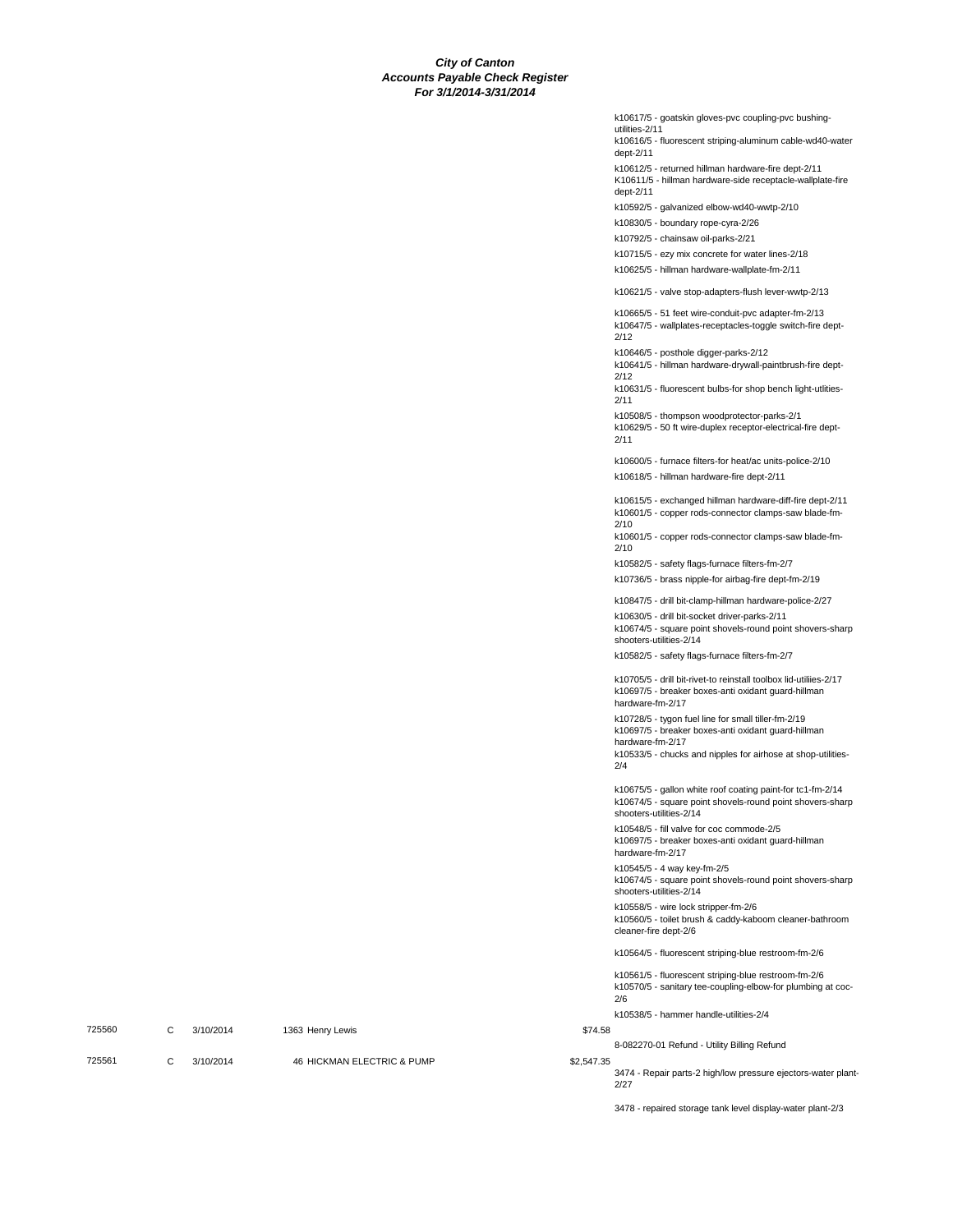|        |   |           |                                     |             | 3498 - repaired chlorinator-water plant-2/21                                                     |
|--------|---|-----------|-------------------------------------|-------------|--------------------------------------------------------------------------------------------------|
| 725562 | С | 3/10/2014 | 1363 HULLUM FAMILY TRUST            | \$96.02     | 10-1089602-016 Refund - Utility Billing Refund                                                   |
| 725564 | C | 3/10/2014 | 1363 JOANETTE TAYLOR                | \$64.69     |                                                                                                  |
| 725565 | С | 3/10/2014 | 1363 Judy or Jay Woodson            | \$83.56     | 1-011920-012 Refund - Utility Billing Refund                                                     |
|        |   |           |                                     |             | 3-031310-06 Refund - Utility Billing Refund                                                      |
| 725566 | С | 3/10/2014 | 3173 KANA LOSANO                    | \$50.00     | 3230946 - k losano-reimb for safety boots purchased-parks-<br>3/3                                |
| 725567 | C | 3/10/2014 | 3171 KNIGHTS OF COLUMBUS            | \$480.37    | 02282014 - fm independent parking contractor-2/28                                                |
| 725568 | С | 3/10/2014 | 142 LONGVIEW ASPHALT                | \$1,822.33  | 75006 - Asphalt for streets maint-2/18                                                           |
| 725569 | С | 3/10/2014 | 59 MITCHELL WELDING SUPPLY          | \$60.00     |                                                                                                  |
| 725570 | С | 3/10/2014 | 1363 MTPCS, LLC-CELLULAR ONE        | \$96.14     | r0285 - oxygen cylinder rental-utilities-3/3<br>6-061700-01 Refund - Utility Billing Refund      |
| 725571 | С | 3/10/2014 | 2629 MY-LOR                         | \$57.25     |                                                                                                  |
| 725572 | С | 3/10/2014 | 1363 NEISIM "NICK" DALIPI           | \$39.46     | 18315 - 8 aluminum id tags-fire dept-2/27                                                        |
| 725573 | С | 3/10/2014 | 1159 NORTH TEXAS LADDER TECHS       | \$350.00    | 12-122140-02 Refund - Utility Billing Refund                                                     |
| 725574 | С | 3/10/2014 | 84 POSTMASTER                       | \$1,108.53  | 03012014 - ladder testing on 7 ladders-fire dept-3/1                                             |
|        |   |           |                                     |             | 03072014 - replenish postage for Permit #1 Utility Billing-3/7                                   |
|        |   |           |                                     |             | 03072014-171 - replenish postage on permit 171-3/7                                               |
| 725575 | С | 3/10/2014 | 2525 RAY RIDINGS BUICK GMC          | \$176.90    |                                                                                                  |
|        |   |           |                                     |             | 111002 - unit 5-absorber kit-streets-2/4<br>60160 - unit 101-state inspection-parks-1/24         |
| 725576 | С | 3/10/2014 | 3172 RICK WILSON                    | \$16.13     | 03072014 - reimbursement for propane bottle purchased                                            |
|        |   |           |                                     |             | from gas & supply-fm-3/7                                                                         |
| 725577 | С | 3/10/2014 | 2751 RON HAMMACK                    | \$54.00     | 03102014 - r hammack reimb exp-fort worth antique show-                                          |
|        |   |           |                                     |             | vendor recruiting-fm-3/8<br>03102014 - r hammack reimb exp-fort worth antique show-              |
|        |   |           |                                     |             | vendor recruiting-fm-3/8<br>03102014 - r hammack reimb exp-fort worth antique show-              |
| 725578 | С | 3/10/2014 | 2157 SANITATION SOLUTIONS           | \$44,016.42 | vendor recruiting-fm-3/8                                                                         |
|        |   |           |                                     |             | 42x00211 - trash removal-monthly stmt-feb 2014                                                   |
|        |   |           |                                     |             | 42x00211 - trash removal-monthly stmt-feb 2014                                                   |
|        |   |           |                                     |             | 42x00211 - trash removal-monthly stmt-feb 2014                                                   |
|        |   |           |                                     |             | 42x00211 - trash removal-monthly stmt-feb 2014                                                   |
|        |   |           |                                     |             | 42x00211 - trash removal-monthly stmt-feb 2014                                                   |
|        |   |           |                                     |             | 42x00211 - trash removal-monthly stmt-feb 2014                                                   |
|        |   |           |                                     |             | 42x00211 - trash removal-monthly stmt-feb 2014                                                   |
|        |   |           |                                     |             | 42x00211 - trash removal-monthly stmt-feb 2014                                                   |
|        |   |           |                                     |             | 42x00211 - trash removal-monthly stmt-feb 2014                                                   |
|        |   |           |                                     |             | 42x00211 - trash removal-monthly stmt-feb 2014                                                   |
|        |   |           |                                     |             | 42x00211 - trash removal-monthly stmt-feb 2014                                                   |
|        |   |           |                                     |             | 42x00211 - trash removal-monthly stmt-feb 2014<br>42x00211 - trash removal-monthly stmt-feb 2014 |
|        |   |           |                                     |             |                                                                                                  |
|        |   |           |                                     |             | 42x00211 - trash removal-monthly stmt-feb 2014<br>42x00211 - trash removal-monthly stmt-feb 2014 |
|        |   |           |                                     |             | 42x00211 - trash removal-monthly stmt-feb 2014                                                   |
| 725579 | C | 3/10/2014 | 3159 STEELE FIRE APPARATUS          | \$2,075.94  |                                                                                                  |
|        |   |           |                                     |             | 24486 - Pump for Booster I-Fire Dept-1/29                                                        |
| 725580 | C | 3/10/2014 | 3010 TEXAS CEMETERY RESTORATION LLC | \$7,000.00  |                                                                                                  |
|        |   |           |                                     |             | 03102014 - hillcrest cemetery restoration project-2014                                           |
| 725581 | С | 3/10/2014 | 1248 TXTAG                          | \$7.09      | 03102014 - hillcrest cemetery restoration project-2014                                           |
|        |   |           |                                     |             | 1491715567 - unit PD12-tolls-s hall-k9 school-1/24                                               |
| 725582 | С | 3/10/2014 | 1363 THE STANLEY AGENCY             | \$78.09     |                                                                                                  |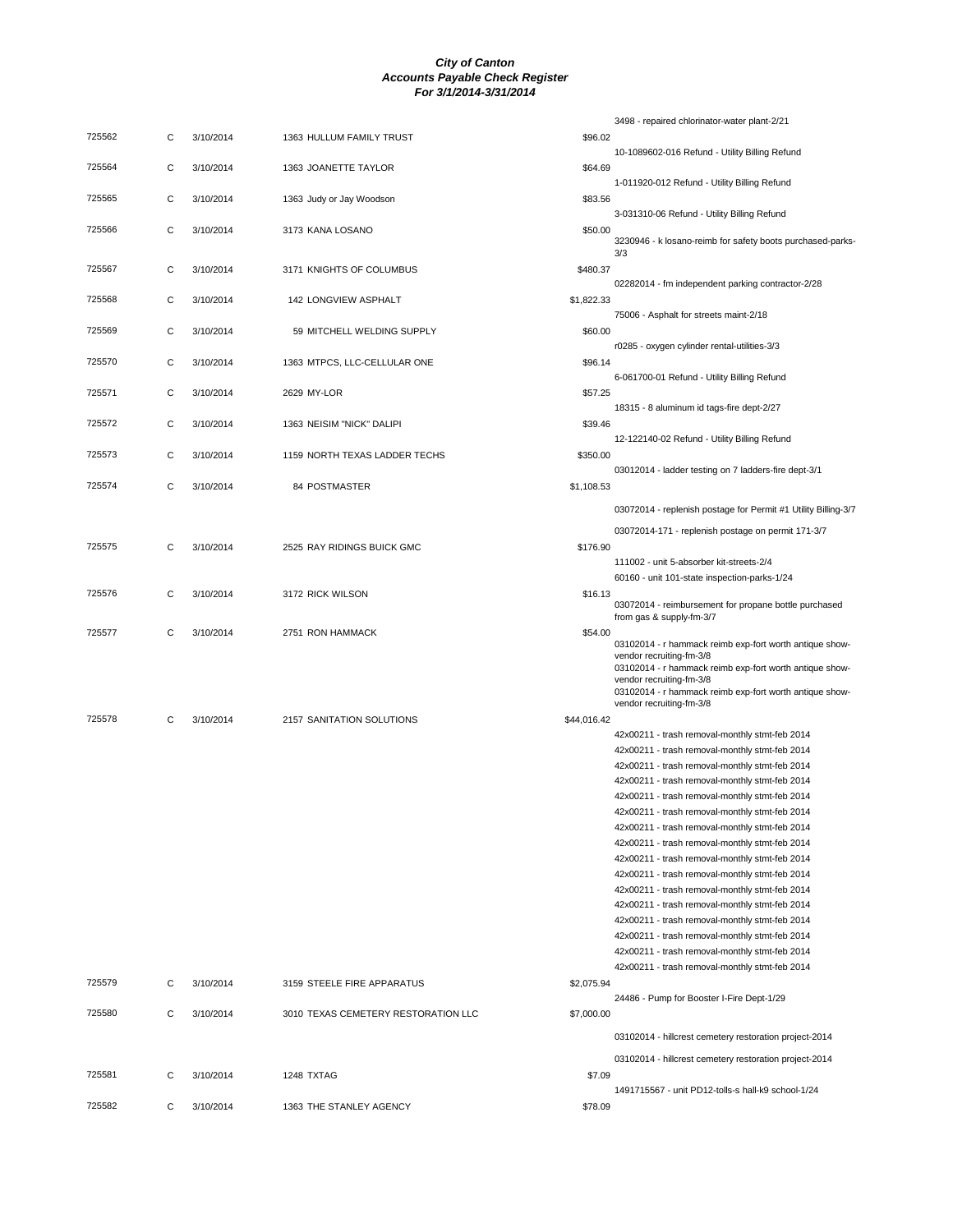|        |   |           |                                         |             | 3-031670-03 Refund - Utility Billing Refund                    |
|--------|---|-----------|-----------------------------------------|-------------|----------------------------------------------------------------|
| 725583 | С | 3/10/2014 | 160 TEXAS MUNICIPAL RETIREMENT          | \$33,889.80 |                                                                |
|        |   |           |                                         |             | 03/2014 - tmrs contributions-feb 2014                          |
|        |   |           |                                         |             | 03/2014 - tmrs contributions-feb 2014                          |
|        |   |           |                                         |             | 03/2014 - tmrs contributions-feb 2014                          |
|        |   |           |                                         |             | 03/2014 - tmrs contributions-feb 2014                          |
|        |   |           |                                         |             | 03/2014 - tmrs contributions-feb 2014                          |
|        |   |           |                                         |             | 03/2014 - tmrs contributions-feb 2014                          |
|        |   |           |                                         |             | 03/2014 - tmrs contributions-feb 2014                          |
|        |   |           |                                         |             | 03/2014 - tmrs contributions-feb 2014                          |
|        |   |           |                                         |             | 03/2014 - tmrs contributions-feb 2014                          |
|        |   |           |                                         |             | 03/2014 - tmrs contributions-feb 2014                          |
| 725584 | C | 3/10/2014 | 200 UNITED SYSTEMS TECHNOLOGY INC       | \$33.52     |                                                                |
|        |   |           |                                         |             | 77964 - ebills-utility billing-2/28                            |
| 725585 | C | 3/10/2014 | 3065 US BANK EQUIPMENT FINANCE          | \$169.00    |                                                                |
|        |   |           |                                         |             |                                                                |
|        |   |           |                                         |             | 247994072 - monthly copier lease-muni court-3/18               |
|        |   |           |                                         |             | 247994312 - monthly copier lease-fire dept-2/21                |
| 725586 | C | 3/10/2014 | 702 VAN ZANDT COUNTY APPRAISAL DISTRICT | \$7,701.24  | 03042014 - appraisal district-collection district qtr fees 2nd |
|        |   |           |                                         |             | quarter 2014-3/7                                               |
|        |   |           |                                         |             | 03042014 - appraisal district-collection district qtr fees 2nd |
|        |   |           |                                         |             | quarter 2014-3/7                                               |
| 725587 | C | 3/10/2014 | 139 VERIZON SOUTHWEST                   | \$834.37    |                                                                |
|        |   |           |                                         |             | 3/14-130709 - verizon mo stmt-fire dept fax-3/1                |
|        |   |           |                                         |             | 3/14-121120 - verizon mo stmt-I-20 lift station-3/1            |
|        |   |           |                                         |             |                                                                |
|        |   |           |                                         |             | 3/14-090213 - verizon mo stmt-903-567-1841-coc-3/1             |
|        |   |           |                                         |             | 3/14-140129 - verizon mo stmt-transfer station-2/28            |
|        |   |           |                                         |             | 3/14-060530 - verizon mo stmt-903-567-2470-city hall-2/28      |
|        |   |           |                                         |             | 3/14-030109 - verizon mo stmt-muni court-2/28                  |
|        |   |           |                                         |             |                                                                |
|        |   |           |                                         |             | 3/14-040113 - verizon mo stmt-903-567-0478-city hall-2/22      |
| 725588 | С | 3/10/2014 | 1363 Yesenia Caldera Morris             | \$31.10     |                                                                |
|        |   |           |                                         |             | 5-052470-06 Refund - Utility Billing Refund                    |
| 725589 | С | 3/11/2014 | 1669 BRANDY DEVILLE                     | \$234.90    |                                                                |
|        |   |           |                                         |             | 03112014 - CAUSE # 05-00293-CASE # N009204753-                 |
|        |   |           |                                         |             | <b>BRANDY/STEPHEN</b>                                          |
| 725590 | C | 3/11/2014 | 732 CHRISTINA E RYDER                   | \$193.52    |                                                                |
|        |   |           |                                         |             | 03112014 - CAUSE # 04 00514-CHRISTINA/JOE                      |
| 725591 | C | 3/11/2014 | 1593 COLLEEN M BROWN                    | \$69.23     | 03112014 - CAUSE-94211-COLLEEN BROWN/JOEL                      |
|        |   |           |                                         |             | BROWN--AG CASE#-4591592561                                     |
| 725592 | C | 3/11/2014 | 2896 KANDICE RYAN DURHAM-LITTLE         | \$103.26    |                                                                |
|        |   |           |                                         |             | 03112014 - Kandice Ryan Durham-Little/Brandon K Little-        |
|        |   |           |                                         |             | cause 10-00819                                                 |
| 725593 | С | 3/11/2014 | 3013 LEONARDO CRUZ                      | \$101.09    |                                                                |
|        |   |           |                                         |             | 03112014 - #0012831167 case 77,195-leonardo                    |
|        |   |           |                                         |             | cruz/adriana toledo                                            |
| 725594 |   | 3/11/2014 | 134 MY CREDIT UNION                     | \$320.00    |                                                                |
|        |   |           |                                         |             | 03112014 - EMPLOYEE DIRECT SAVINGS DEPOSIT                     |
|        |   |           |                                         |             | 03112014 - EMPLOYEE DIRECT SAVINGS DEPOSIT                     |
|        |   |           |                                         |             |                                                                |
|        |   |           |                                         |             | 03112014 - EMPLOYEE DIRECT SAVINGS DEPOSIT                     |
|        |   |           |                                         |             | 03112014 - EMPLOYEE DIRECT SAVINGS DEPOSIT                     |
|        |   |           |                                         |             | 03112014 - EMPLOYEE DIRECT SAVINGS DEPOSIT                     |
|        |   |           |                                         |             | 03112014 - EMPLOYEE DIRECT SAVINGS DEPOSIT                     |
| 725595 | C | 3/11/2014 | 1918 ROBIN MICHELLE ALLISON             | \$230.77    |                                                                |
|        |   |           |                                         |             | 03112014 - CASE-09-00132-ROBIN ALLISON/BRAD                    |
|        |   |           |                                         |             | <b>ALLISON</b>                                                 |
| 725596 | С | 3/11/2014 | 2736 State Disbursement Unit            | \$138.46    |                                                                |
|        |   |           |                                         |             | 03112014 - cause #CV38856/dana/j phillips                      |
| 725597 | C | 3/21/2014 | 158 ACTION CLEANING SYSTEMS, INC.       | \$373.50    |                                                                |
|        |   |           |                                         |             | t25301 - engine cleaner-police-fm-utilities-2/28               |
|        |   |           |                                         |             | t25301 - engine cleaner-police-fm-utilities-2/28               |
|        |   |           |                                         |             | t25301 - engine cleaner-police-fm-utilities-2/28               |
| 725598 | С | 3/21/2014 | 422 AMERICAN HERITAGE LIFE INS CO       | \$171.40    |                                                                |
|        |   |           |                                         |             |                                                                |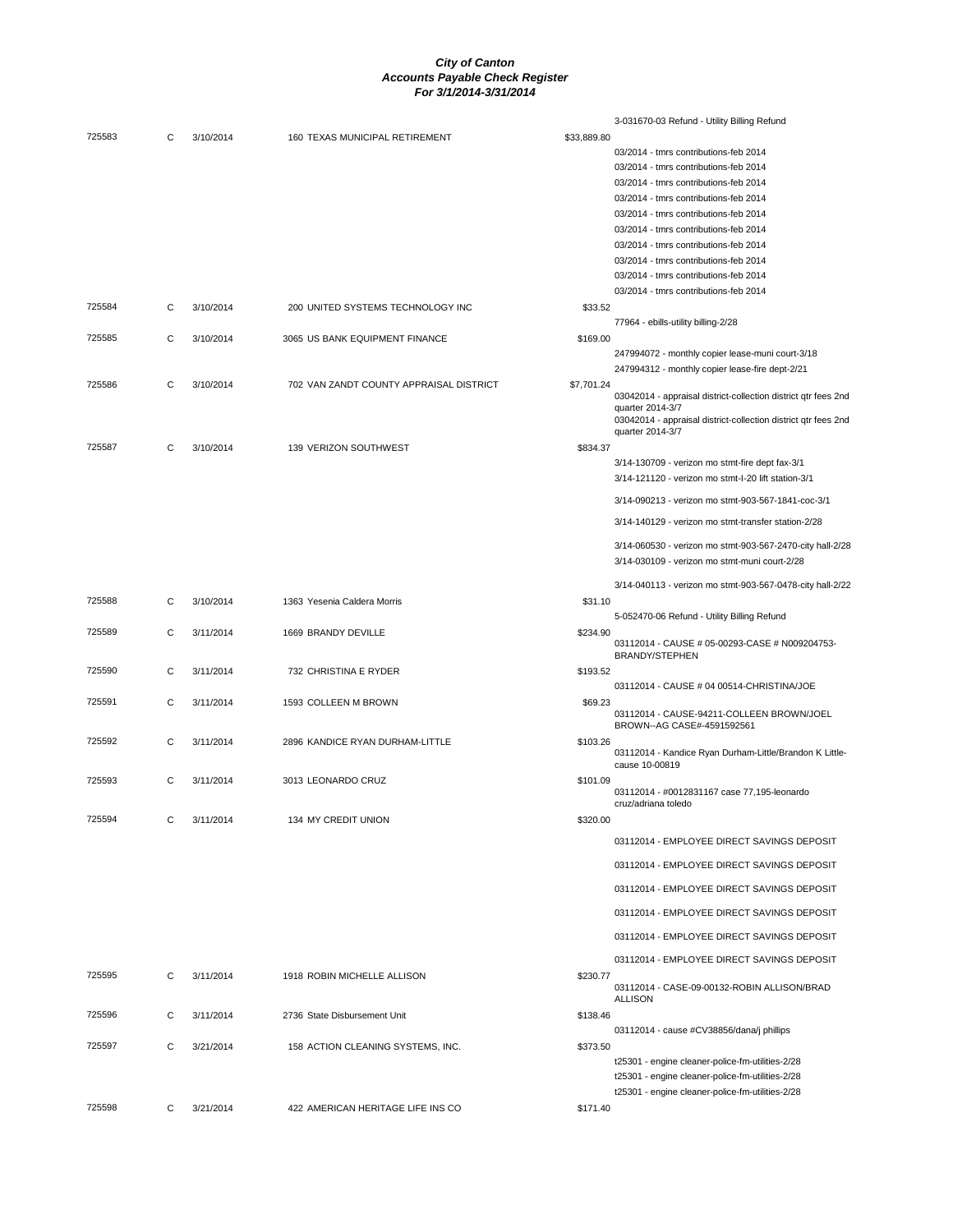3/14 - allstate cancer mo billing-mar 2014

|        |   |           |                                           |            | 3/14 - allstate cancer mo billing-mar 2014<br>3/14 - allstate cancer mo billing-mar 2014<br>3/14 - allstate cancer mo billing-mar 2014<br>3/14 - allstate cancer mo billing-mar 2014                                                                    |
|--------|---|-----------|-------------------------------------------|------------|---------------------------------------------------------------------------------------------------------------------------------------------------------------------------------------------------------------------------------------------------------|
|        |   |           |                                           |            | 3/14 - allstate cancer mo billing-mar 2014                                                                                                                                                                                                              |
| 725599 | С | 3/21/2014 | 196 ANALYTICAL ENVIRONMENTAL LABORATORIES | \$834.00   |                                                                                                                                                                                                                                                         |
| 725600 | С | 3/21/2014 | 2834 ARK-LA-TEX   & E LLC                 | \$456.40   | 19578 - samples for water testing-wwtp-2/28<br>397540000001 - rewire 30hp motor-wwtp-2/13                                                                                                                                                               |
| 725601 | C | 3/21/2014 | 53 ATMOS ENERGY                           | \$189.77   | 3/14-3036825541 - atmos energy mo stmt-plaza museum-                                                                                                                                                                                                    |
| 725602 | С | 3/21/2014 | 211 BORDERS & LONG OIL, INC.              | \$421.92   | 2/26<br>37316 - 120 gal diesel @3.516-fire dept-3/12                                                                                                                                                                                                    |
| 725603 | C | 3/21/2014 | 1454 BUDGET BUSINESS SYSTEMS              | \$19.23    | 8880 - monthly copier billing-muni court-3/1                                                                                                                                                                                                            |
| 725604 | С | 3/21/2014 | 371 BONNIE CADE                           | \$1,007.50 | 12202013 - pre trial docket-jury trial-muni court-8/22-<br>12/19/13                                                                                                                                                                                     |
| 725605 | С | 3/21/2014 | 16 CANTON AUTO PARTS                      | \$1,435.99 |                                                                                                                                                                                                                                                         |
|        |   |           |                                           |            | 93321 - glass cleaner-armor all-utilities-2/21<br>91683 - battery-unit 13-admin-2/1                                                                                                                                                                     |
|        |   |           |                                           |            | 91697 - rear disc brake-rear parking brake-unit 35-FM-2/1<br>91740 - hood latch-unit 8-streets-2/3                                                                                                                                                      |
|        |   |           |                                           |            | 91809 - windshield wiper blades-unit 121-water plant-2/4<br>91822 - valve steam caps-unit 6-streets-2/4<br>93154 - alternator-unit 13-admin-2/20                                                                                                        |
|        |   |           |                                           |            | 93279 - battery-unit 01-police dept-2/21<br>93496 - brake pads-unit 8-streets-2/24                                                                                                                                                                      |
|        |   |           |                                           |            | 93633 - copper core plug-pump on trailer-streets-2/26<br>93086 - fuel-pump on trailer-streets-2/19                                                                                                                                                      |
|        |   |           |                                           |            | 92411 - air hose plug-water-2/11                                                                                                                                                                                                                        |
|        |   |           |                                           |            | 93498 - pitman arm-unit 8-streets-2/24                                                                                                                                                                                                                  |
|        |   |           |                                           |            | 91990 - wd 40-penetrating oil-streets-2/5<br>92554 - spark plug for saw-streets-2/13                                                                                                                                                                    |
|        |   |           |                                           |            | 92899 - oil filter-unit 31-police dept-2/17                                                                                                                                                                                                             |
|        |   |           |                                           |            | 92699 - headlight bulb-unit 31-animal shelter-2/14                                                                                                                                                                                                      |
|        |   |           |                                           |            | 93560 - oil change-unit 02-police dept-2/25                                                                                                                                                                                                             |
|        |   |           |                                           |            | 92096 - oil filter-unit 100-utilities-2/7                                                                                                                                                                                                               |
|        |   |           |                                           |            | 92084 - oil change-unit 2-utilities-2/6                                                                                                                                                                                                                 |
|        |   |           |                                           |            | 91955 - clearance light-unit 8-streets-2/5<br>91898 - battery-unit 8-streets-2/5                                                                                                                                                                        |
|        |   |           |                                           |            | 91878 - windshield wiper blades-unit 125-utilities-2/4                                                                                                                                                                                                  |
|        |   |           |                                           |            | 91835 - (2) front shocks-unit 5-streets-2/4                                                                                                                                                                                                             |
|        |   |           |                                           |            | 92009 - adhesive for mirror-unit 12-police dept-2/6                                                                                                                                                                                                     |
|        |   |           |                                           |            | 92519 - starter motor-unit 82-streets-2/12                                                                                                                                                                                                              |
|        |   |           |                                           |            | 92520 - tire pressure sensor-unit 102-streets-2/12                                                                                                                                                                                                      |
|        |   |           |                                           |            | 92629 - battery-pump on trailer-utilities-2/13<br>92703 - headlight bulb-turn signal bulb-unit 31-animal<br>shelter-2/14                                                                                                                                |
|        |   |           |                                           |            | 92976 - fuel filter-pump on trailer-streets-2/18                                                                                                                                                                                                        |
|        |   |           |                                           |            | 92010 - miniature bulbs-unit C-1-fire dept-2/6                                                                                                                                                                                                          |
|        |   |           |                                           |            | 93077 - oil change-unit 71-police dept-2/19                                                                                                                                                                                                             |
| 725607 | C | 3/21/2014 | 19 CANTON VETERINARY CLINIC               | \$220.30   |                                                                                                                                                                                                                                                         |
|        |   |           |                                           |            | 359946 - rabies submission-animal shelter-2/10                                                                                                                                                                                                          |
|        |   |           |                                           |            | 360967 - 2 heartworm tests-animal shelter-2/25                                                                                                                                                                                                          |
|        |   |           |                                           |            | 359350 - canine maint diet-dino-k9-1/31                                                                                                                                                                                                                 |
| 725608 | С | 3/21/2014 | 1496 CARD SERVICES-CITY OF CANTON-0093    | \$5,113.94 | 699122677 - mirage hotel-r hutson-vegas-bring back mobile<br>command unit-2/25<br>2064-1765-4954-2501 - posglobal.com-power cords-<br>chargers for laptops-police-2/4<br>1267 - texas muni clerks-records mgmt/hr seminar-<br>johnson/seymore-4/10-4/11 |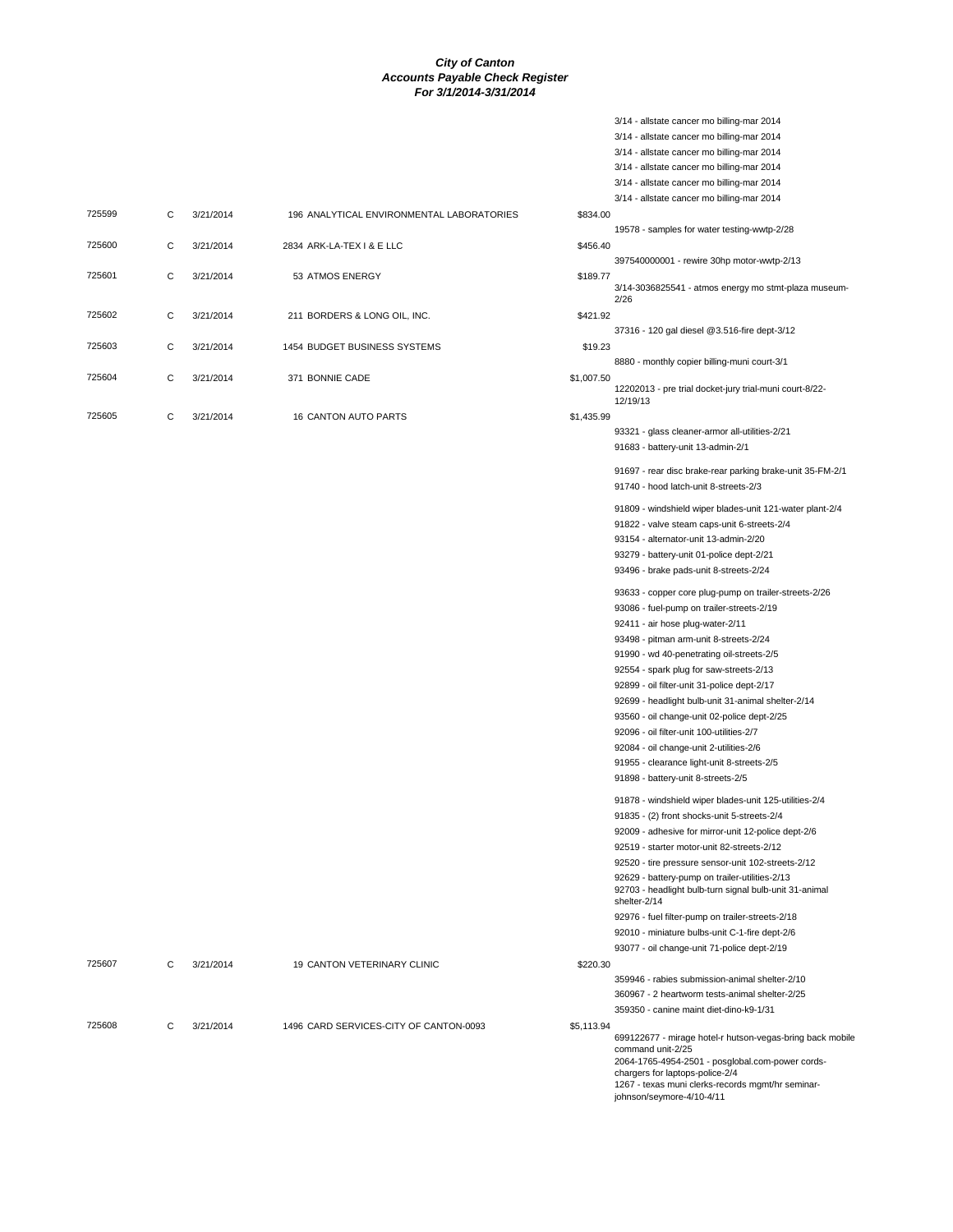1267 - texas muni clerks-records mgmt/hr seminarjohnson/seymore-4/10-4/11 3739-5701-3182-1997 - classen-buck-human trafficking seminar-e wilkerson-police-2/21 016374 - quiktrip-tulsa ok-fuel for travel-vendor recruiting-fm-2/16 i0112140 - kong company-dog chew toys-jk hope-2/7 698968270-resort - mirage las vegas-resort fee-r hutsonbring back mobile command-fire dept-2/24 04923 - usps-mail calendars to travel centers-fm-2/6 404050 - alta power corp-viper engine gas tank replacementfm-2/7 00986 - walmart-drinks for kid fish-2/7 697625388-001 - office depot-chairs-civic center/main gate office-fm-2/6 802 - usps-postage-fm-2/3 026961 - taxi cab service-transport from hotel to meridian for mobile command unit-r hutson-fire dept-2/24 697625388-001 - office depot-chairs-civic center/main gate office-fm-2/6 AB-1853 - firetruckparts.org-valves for pump on booster 1- 2/3 302 - usps-postage-fm-2/6 01361 - walmart-post it tabs-binders-dawn liquid-fm-2/4 01361 - walmart-post it tabs-binders-dawn liquid-fm-2/4 01361 - walmart-post it tabs-binders-dawn liquid-fm-2/4 11752790392 - priceline.com-lodging la quinta-r hammackkerrville-vendor recruiting-fm-2/22-2/23 00000020 - lumber yard café-vz city mgrs/city sec luncheon mtg-2/20 022146 - stripes fuel-kerrville-r hammack-fm vendor recruiting-2/22 19934 - ramada-r hammack-tulsa vendor recruiting-fm-2/15- 2/16 342515154 - kilgore college-fire instructor course-c burks-2/24 404130 - altapower-fuel line kit-fm-2/24 B-240410087 - peterbilt-tie rod end-fire dept-2/10 04989 - walmart-printer cartridge-clock-fm-2/25 023062 - circle k-fuel for travel-terrell tx-vendor recruiting-fm-2/23 1405107800 - agri supply-blades for mowers-fm-2/24 013614107 - kroger fuel-fuel for travel-forney-r hammackvendor recruiting-fm-2/16 149-322502 - batteries plus-flat top battery-fire dept-2/6 2/13/2014 - southwest airlines-r.hutson flight to las vegasfire dept-2/13 17122728 - ws darley & co-handlelok bracket-universal hanger-fire dept-2/12 124774 - brookshires fuel-gasoline for dam burn-fire dept-

> 698968270 - expedia.com-booking at mirage-r hutsonmobile command-vegas-fire dept-2/25 02202014 - brookshires fuel-gasoline for dam burn-fire dept-2/20 5262191813010 - southwest airlines-ticket for b allisonvegas bring back mobile command unit-2/13

024775 - bell trans-transport from airport to hotel-r hutsonmobiile command-fire dept-2/24

725611 C 3/21/2014 189 COMPLETE BUSINESS SYSTEMS \$475.24

725612 C 3/21/2014 156 CONTINENTAL RESEARCH CORP. \$936.00

725613 C 3/21/2014 1960 DIRECT ENERGY BUSINESS-DALLAS \$46,109.31

2/20

401552-crc-1 - soy float-wwtp-3/18

3/14-1060753 - direct energy mo stmt-2/24 3/14-1060029 - direct energy mo stmt-2/20 3/14-1060029 - direct energy mo stmt-2/20 3/14-1060029 - direct energy mo stmt-2/20 3/14-1060029 - direct energy mo stmt-2/20 3/14-1060029 - direct energy mo stmt-2/20

459941 - monthly copier billing-coc-3/12 459941 - monthly copier billing-coc-3/12 459941 - monthly copier billing-coc-3/12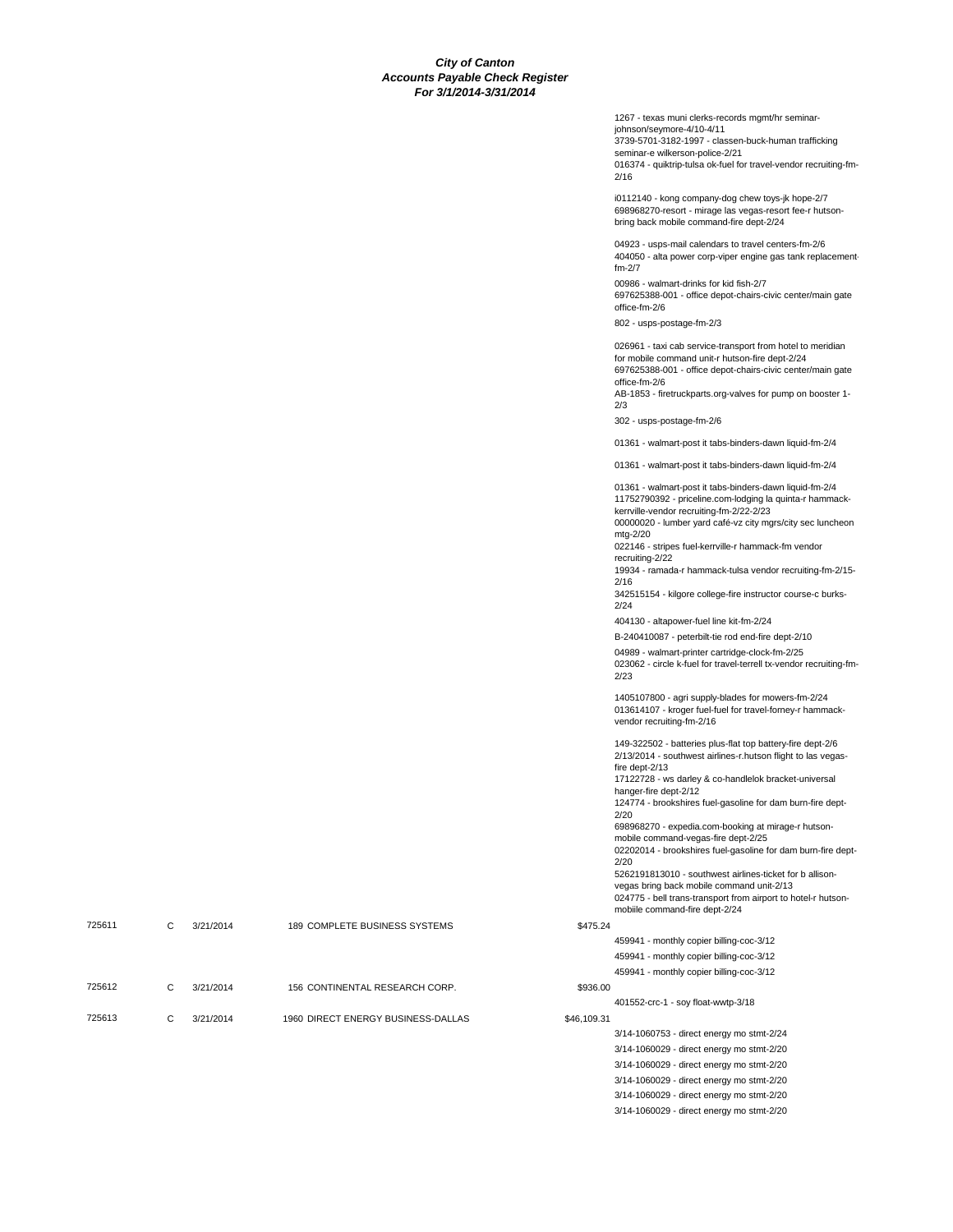|        |   |           |                                  |            | 3/14-1060282-2 - direct energy mo stmt-2/24                      |
|--------|---|-----------|----------------------------------|------------|------------------------------------------------------------------|
|        |   |           |                                  |            | 3/14-1060753 - direct energy mo stmt-2/24                        |
|        |   |           |                                  |            | 3/14-1060753 - direct energy mo stmt-2/24                        |
|        |   |           |                                  |            | 3/14-1060856-2 - direct energy mo stmt-2/24                      |
|        |   |           |                                  |            | 3/14-1060753 - direct energy mo stmt-2/24                        |
|        |   |           |                                  |            | 3/14-1060029 - direct energy mo stmt-2/20                        |
|        |   |           |                                  |            | 3/14-1060753 - direct energy mo stmt-2/24                        |
|        |   |           |                                  |            | 3/14-1060519-2 - direct energy mo stmt-2/24                      |
|        |   |           |                                  |            | 3/14-1060519-2 - direct energy mo stmt-2/24                      |
|        |   |           |                                  |            | 3/14-1060519-2 - direct energy mo stmt-2/24                      |
|        |   |           |                                  |            | 3/14-1060519-2 - direct energy mo stmt-2/24                      |
|        |   |           |                                  |            | 3/14-1060856-2 - direct energy mo stmt-2/24                      |
|        |   |           |                                  |            | 3/14-1060856-2 - direct energy mo stmt-2/24                      |
|        |   |           |                                  |            | 3/14-1060856-2 - direct energy mo stmt-2/24                      |
|        |   |           |                                  |            | 3/14-1060753 - direct energy mo stmt-2/24                        |
|        |   |           |                                  |            | 3/14-1098281 - direct energy mo stmt-885 old kaufman rd-<br>2/20 |
|        |   |           |                                  |            | 3/14-1060029 - direct energy mo stmt-2/20                        |
|        |   |           |                                  |            | 3/14-1060029 - direct energy mo stmt-2/20                        |
|        |   |           |                                  |            | 3/14-1060029 - direct energy mo stmt-2/20                        |
|        |   |           |                                  |            | 3/14-1060029 - direct energy mo stmt-2/20                        |
|        |   |           |                                  |            | 3/14-1060029 - direct energy mo stmt-2/20                        |
|        |   |           |                                  |            | 3/14-1060029 - direct energy mo stmt-2/20                        |
|        |   |           |                                  |            | 3/14-1060029 - direct energy mo stmt-2/20                        |
|        |   |           |                                  |            | 3/14-1060029 - direct energy mo stmt-2/20                        |
|        |   |           |                                  |            | 3/14-1060856-2 - direct energy mo stmt-2/24                      |
|        |   |           |                                  |            | 3/14-1060029 - direct energy mo stmt-2/20                        |
|        |   |           |                                  |            | 3/14-1060029 - direct energy mo stmt-2/20                        |
| 725614 | С | 3/21/2014 | 1038 DOUGLAS BELZER              | \$600.00   |                                                                  |
|        |   |           |                                  |            | 101 - food service inspections-2/17-3/1                          |
| 725615 | С | 3/21/2014 | 32 DPC INDUSTRIES, INC.          | \$319.50   | 101 - food service inspections-2/17-3/1                          |
|        |   |           |                                  |            |                                                                  |
|        |   |           |                                  |            | 797000663-14 - (2) 100 gallon drums calcium-wwtp-3/6             |
| 725616 | С | 3/21/2014 | 319 EAGER BEAVER                 | \$1,750.00 |                                                                  |
|        |   |           |                                  |            | 640019 - (2) days tree removal-hillcrest cemetery-3/18           |
| 725617 | С | 3/21/2014 | 348 EAGLE SECURITY SYSTEMS, INC. | \$240.00   |                                                                  |
|        |   |           |                                  |            | 26946 - security monitoring-animal shelter-mar 2014-feb          |
|        |   |           |                                  |            | 2015                                                             |
| 725618 | С | 3/21/2014 | 3086 FEI DALLAS WATERWORKS #788  | \$1,064.06 |                                                                  |
|        |   |           |                                  |            | 0637138 - Waterline Parts-utilities-3/6                          |
| 725619 | С | 3/21/2014 | 36 FERRELLGAS                    | \$53.13    |                                                                  |
|        |   |           |                                  |            | rnt5356886 - rental of propane tank-for animal shelter-2/21      |
| 725620 | С | 3/21/2014 | 2067 FOUR BROTHERS               | \$498.66   |                                                                  |
|        |   |           |                                  |            | c3128210 - unit 82-replaced blades-streets-2/10                  |
|        |   |           |                                  |            | c3128453 - unit 117-clutch-switch-cable-fm-grasshopper-<br>2/26  |
|        |   |           |                                  |            |                                                                  |
|        |   |           |                                  |            | c3128230 - unit 82-new grill rubber and clips-streets-2/26       |
|        |   |           |                                  |            | c3128453 - unit 117-clutch-switch-cable-fm-grasshopper-<br>2/26  |
| 725621 | C | 3/21/2014 | 1342 GUARDIAN LIFE               | \$1,878.94 |                                                                  |
|        |   |           |                                  |            | 4/14 - quardian life mo stmt-apr 2014                            |
|        |   |           |                                  |            | 4/14 - guardian life mo stmt-apr 2014                            |
|        |   |           |                                  |            | 4/14 - guardian life mo stmt-apr 2014                            |
|        |   |           |                                  |            | 4/14 - guardian life mo stmt-apr 2014                            |
|        |   |           |                                  |            | 4/14 - guardian life mo stmt-apr 2014                            |
|        |   |           |                                  |            | 4/14 - guardian life mo stmt-apr 2014                            |
|        |   |           |                                  |            | 4/14 - guardian life mo stmt-apr 2014                            |
|        |   |           |                                  |            | 4/14 - guardian life mo stmt-apr 2014                            |
|        |   |           |                                  |            | 4/14 - guardian life mo stmt-apr 2014                            |
|        |   |           |                                  |            | 4/14 - guardian life mo stmt-apr 2014                            |
|        |   |           |                                  |            | 4/14 - guardian life mo stmt-apr 2014                            |
|        |   |           |                                  |            | 4/14 - guardian life mo stmt-apr 2014                            |
|        |   |           |                                  |            | 4/14 - guardian life mo stmt-apr 2014                            |
|        |   |           |                                  |            | 4/14 - guardian life mo stmt-apr 2014                            |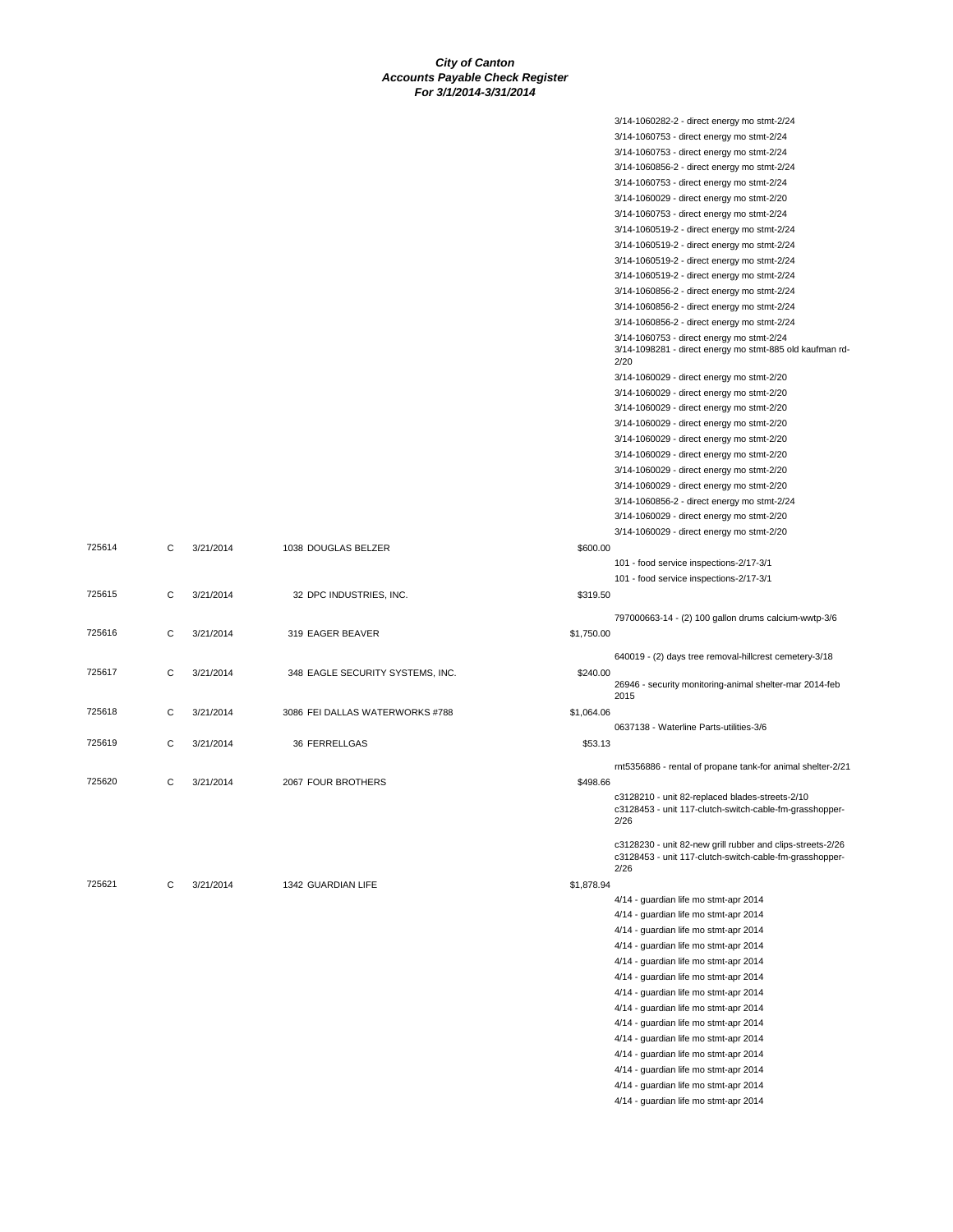4/14 - guardian life mo stmt-apr 2014

|        |   |           |                                      |            | 4/14 - guardian life mo stmt-apr 2014                                                                                                                                                                                                                    |
|--------|---|-----------|--------------------------------------|------------|----------------------------------------------------------------------------------------------------------------------------------------------------------------------------------------------------------------------------------------------------------|
|        |   |           |                                      |            | 4/14 - guardian life mo stmt-apr 2014                                                                                                                                                                                                                    |
|        |   |           |                                      |            | 4/14 - guardian life mo stmt-apr 2014                                                                                                                                                                                                                    |
|        |   |           |                                      |            | 4/14 - guardian life mo stmt-apr 2014                                                                                                                                                                                                                    |
|        |   |           |                                      |            | 4/14 - guardian life mo stmt-apr 2014                                                                                                                                                                                                                    |
|        |   |           |                                      |            | 4/14 - guardian life mo stmt-apr 2014                                                                                                                                                                                                                    |
|        |   |           |                                      |            | 4/14 - guardian life mo stmt-apr 2014                                                                                                                                                                                                                    |
|        |   |           |                                      |            | 4/14 - guardian life mo stmt-apr 2014                                                                                                                                                                                                                    |
|        |   |           |                                      |            |                                                                                                                                                                                                                                                          |
|        |   |           |                                      |            | 4/14 - guardian life mo stmt-apr 2014                                                                                                                                                                                                                    |
|        |   |           |                                      |            | 4/14 - guardian life mo stmt-apr 2014                                                                                                                                                                                                                    |
|        |   |           |                                      |            | 4/14 - guardian life mo stmt-apr 2014                                                                                                                                                                                                                    |
| 725622 | С | 3/21/2014 | 3026 HD SUPPLY WATERWORKS LTD        | \$201.00   |                                                                                                                                                                                                                                                          |
|        |   |           |                                      |            | c126651 - waterline parts-utilities-3/10                                                                                                                                                                                                                 |
| 725623 | С | 3/21/2014 | 2949 HOME CONCEPTS                   | \$95.00    |                                                                                                                                                                                                                                                          |
|        |   |           |                                      |            | 1038 - test tone-repair network jack-chiefs office-police-2/24                                                                                                                                                                                           |
| 725624 | С | 3/21/2014 | 1363 JEFF ALLEN                      | \$18.91    |                                                                                                                                                                                                                                                          |
|        |   |           |                                      |            |                                                                                                                                                                                                                                                          |
|        |   |           |                                      |            | 3-031268-03 - Deposit Refund for Acct# 3-031268-03                                                                                                                                                                                                       |
| 725625 | С | 3/21/2014 | 565 JOE FRY CONCRETE CONSTRUCTION    | \$1,950.00 | 03192014 - 12 ft X16" x 14: deed beam at dumpster pad-fm-<br>3/19                                                                                                                                                                                        |
|        |   |           |                                      |            | 03192014-1909 - Modifications to Parking Lot-Library-3/11                                                                                                                                                                                                |
| 725626 | С | 3/21/2014 | 3105 L F MILLER CONSTRUCTION COMPANY | \$6,982.50 |                                                                                                                                                                                                                                                          |
|        |   |           |                                      |            | 03122014 - 2013 Main St Sidewalk Proj-Capitol St-Pay Req<br>$2 - 3/12$                                                                                                                                                                                   |
| 725627 | С | 3/21/2014 | 949 LEWIS CHEVROLET                  | \$120.00   |                                                                                                                                                                                                                                                          |
|        |   |           |                                      |            | 39630 - unit 32-(4) rotors-fm-3/17                                                                                                                                                                                                                       |
| 725628 | C | 3/21/2014 | 199 MAULDIN MECHANICAL               | \$309.00   |                                                                                                                                                                                                                                                          |
|        |   |           |                                      |            | 4008 - replaced blower motor & capacitor-civic center-3/12                                                                                                                                                                                               |
| 725629 | С | 3/21/2014 | 1068 MR D'S #1                       | \$310.14   |                                                                                                                                                                                                                                                          |
|        |   |           |                                      |            | 853016 - fuel for shop heater-utility barn-2/7<br>852952 - unit 1-fuel-22.493 gal@3.129-utilities-2/4                                                                                                                                                    |
|        |   |           |                                      |            | 401944 - unit PD20-fuel-12.794 gal @3.129-police-2/3                                                                                                                                                                                                     |
|        |   |           |                                      |            | 852950 - unit PD11-fuel 7.299 gal @3.129-police-2/3<br>852949 - unit PD02-unitPD21-fuel-police-2/3<br>852949 - unit PD02-unitPD21-fuel-police-2/3<br>852940 - unit PD11-12.486 gal @ 3.129-police-2/3<br>853035 - fuel for shop heater-utility barn-2/10 |
|        |   |           |                                      |            | 852935 - unit PD21-fuel 14.067 gal @ 3.129-police-2/2                                                                                                                                                                                                    |
| 725630 | С | 3/21/2014 | 256 NATIONAL SUPPLY CO., INC.        | \$475.02   |                                                                                                                                                                                                                                                          |
|        |   |           |                                      |            | 74902 - concrete meter box-fm-2/10                                                                                                                                                                                                                       |
| 725631 | С | 3/21/2014 | 1349 NORTHEAST TEXAS FARMERS CO-OP   | \$136.75   |                                                                                                                                                                                                                                                          |
|        |   |           |                                      |            | 361713 - unit 14-tire repair-water plant-2/20                                                                                                                                                                                                            |
|        |   |           |                                      |            | 362470 - unit 121-tire shop labor-water plant-2/26<br>362401 - wheat seed-bale hay-for yard maint-animal shelter-<br>2/25<br>362109 - unit PD11-tire repair-police-2/21                                                                                  |
|        |   |           |                                      |            | 361901 - unit 74-tire repair-transfer station-2/21                                                                                                                                                                                                       |
|        |   |           |                                      |            | 361151 - unit 10-tire repair-utilities-2/17                                                                                                                                                                                                              |
|        |   |           |                                      |            | 360065 - unit 30-tire repair-fm-2/7                                                                                                                                                                                                                      |
|        |   |           |                                      |            | 359809 - unit PD02-tire repair-police-2/5                                                                                                                                                                                                                |
|        |   |           |                                      |            |                                                                                                                                                                                                                                                          |
| 725632 | C | 3/21/2014 | 1421 OEM SUPPLIES                    | \$558.57   |                                                                                                                                                                                                                                                          |
|        |   |           |                                      |            | 103213 - (4) printer cartridges-fm-(2) toners-rita-3/5                                                                                                                                                                                                   |
|        |   |           |                                      |            | 103213 - (4) printer cartridges-fm-(2) toners-rita-3/5                                                                                                                                                                                                   |
| 725633 | С | 3/21/2014 | 294 O'REILLY AUTOMOTIVE INC.         | \$109.67   |                                                                                                                                                                                                                                                          |
|        |   |           |                                      |            | 0891474023 - engine 1-battery-fire dept-2/22                                                                                                                                                                                                             |
|        |   |           |                                      |            | 0891475250 - unit PD21-quick splice-police-2/28                                                                                                                                                                                                          |
| 725634 | С | 3/21/2014 | 3036 ORKIN PEST CONTROL              | \$285.00   |                                                                                                                                                                                                                                                          |
|        |   |           |                                      |            | 91311333 - monthly pest control-log cabin-2/20                                                                                                                                                                                                           |
|        |   |           |                                      |            | 91311335 - monthly pest control-fire dept-2/20                                                                                                                                                                                                           |
|        |   |           |                                      |            | 91311338 - mo pest control-civic center-2/20                                                                                                                                                                                                             |
|        |   |           |                                      |            | 91311331 - monthly pest control-city hall-2/20                                                                                                                                                                                                           |
|        |   |           |                                      |            | 91311339 - mo pest control-sr cit bldg-3/20                                                                                                                                                                                                              |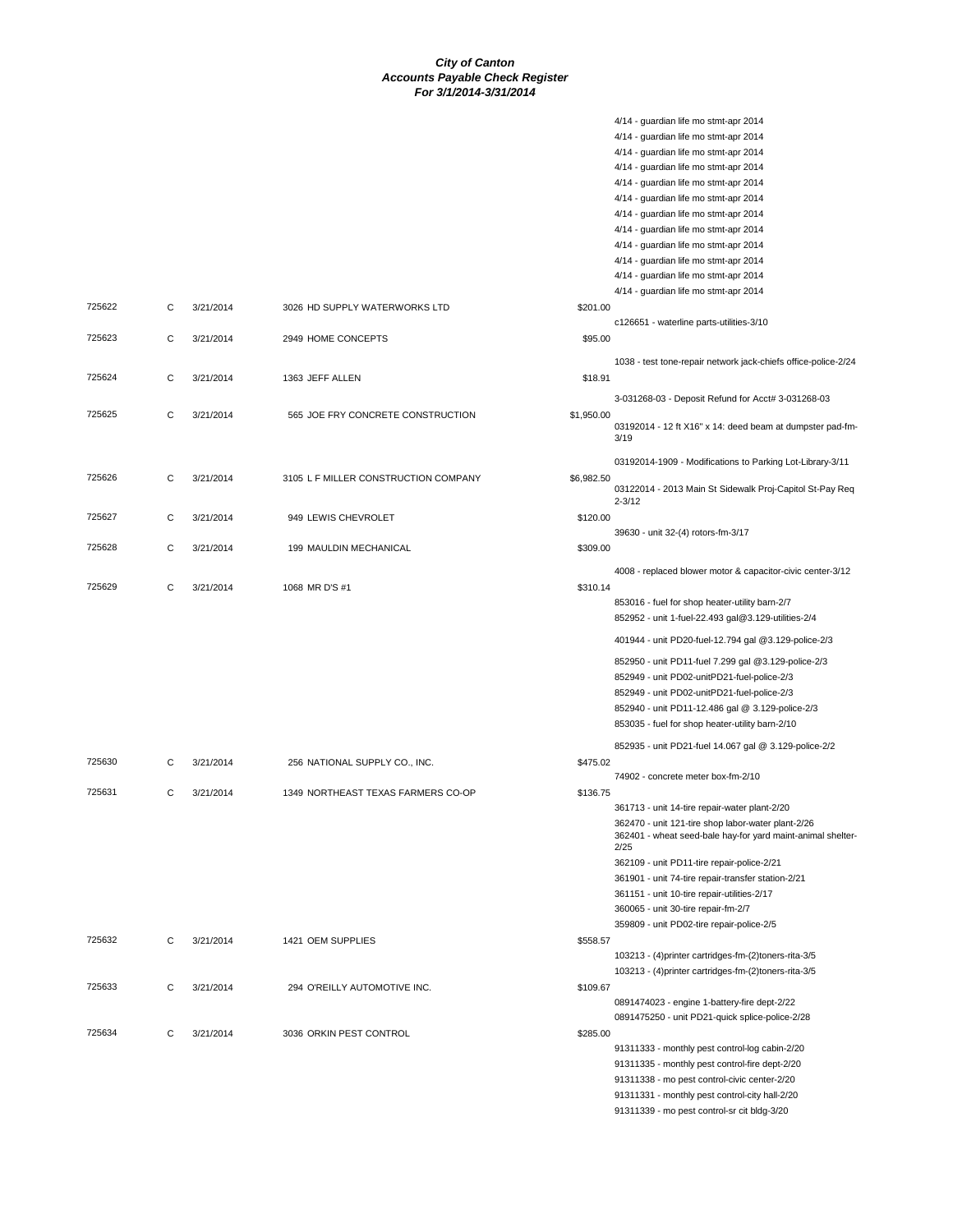|        |   |           |                                        |            | 91311334 - monthly pest control-blackwell museum-2/20<br>91311358 - monthly pest control-coc-2/20                                                                                                                                                                                                                                                                                                                                                      |
|--------|---|-----------|----------------------------------------|------------|--------------------------------------------------------------------------------------------------------------------------------------------------------------------------------------------------------------------------------------------------------------------------------------------------------------------------------------------------------------------------------------------------------------------------------------------------------|
|        |   |           |                                        |            | 91311341 - monthly pest control-plaza museum-2/20                                                                                                                                                                                                                                                                                                                                                                                                      |
| 725635 | С | 3/21/2014 | 216 PAETEC COMMUNICATIONS INC          | \$1.311.19 | 91311332 - mo pest control-police dept-3/20                                                                                                                                                                                                                                                                                                                                                                                                            |
|        |   |           |                                        |            | 3/14-3399074 - paetec monthly stmt-3/10                                                                                                                                                                                                                                                                                                                                                                                                                |
|        |   |           |                                        |            | 3/14-3399074 - paetec monthly stmt-3/10                                                                                                                                                                                                                                                                                                                                                                                                                |
|        |   |           |                                        |            | 3/14-3399074 - paetec monthly stmt-3/10                                                                                                                                                                                                                                                                                                                                                                                                                |
|        |   |           |                                        |            | 3/14-3399074 - paetec monthly stmt-3/10                                                                                                                                                                                                                                                                                                                                                                                                                |
|        |   |           |                                        |            | 3/14-3399074 - paetec monthly stmt-3/10                                                                                                                                                                                                                                                                                                                                                                                                                |
|        |   |           |                                        |            |                                                                                                                                                                                                                                                                                                                                                                                                                                                        |
|        |   |           |                                        |            | 3/14-3399074 - paetec monthly stmt-3/10                                                                                                                                                                                                                                                                                                                                                                                                                |
|        |   |           |                                        |            | 3/14-3399074 - paetec monthly stmt-3/10                                                                                                                                                                                                                                                                                                                                                                                                                |
|        |   |           |                                        |            | 3/14-3399074 - paetec monthly stmt-3/10                                                                                                                                                                                                                                                                                                                                                                                                                |
| 725636 | С | 3/21/2014 | 2936 PEOPLES                           | \$800.00   | 3/14-0000104511 - monthly fiber optic internet stmt-<br>coc/civic ctr-3/1                                                                                                                                                                                                                                                                                                                                                                              |
|        |   |           |                                        |            | 3/14-0000104511 - monthly fiber optic internet stmt-<br>coc/civic ctr-3/1                                                                                                                                                                                                                                                                                                                                                                              |
| 725637 | С | 3/21/2014 | 2795 PITNEY BOWES                      | \$466.02   |                                                                                                                                                                                                                                                                                                                                                                                                                                                        |
|        |   |           |                                        |            | 2293547-mr14 - quarterly postage meter billing-fm-3/13                                                                                                                                                                                                                                                                                                                                                                                                 |
| 725638 | С | 3/21/2014 | 1867 QUILL CORPORATION                 | \$29.99    |                                                                                                                                                                                                                                                                                                                                                                                                                                                        |
|        |   |           |                                        |            | 9990185 - ziploc storage bags-for dwight-2/28                                                                                                                                                                                                                                                                                                                                                                                                          |
| 725639 | С | 3/21/2014 | 3076 REFRIGERATED SPECIALIST INC       | \$790.50   |                                                                                                                                                                                                                                                                                                                                                                                                                                                        |
|        |   |           |                                        |            | m153936 - Semi Annual Prev Main-Ice Machines-3/1                                                                                                                                                                                                                                                                                                                                                                                                       |
|        |   |           |                                        |            | s351882 - preventative maint-ice maker-fire dept-3/13                                                                                                                                                                                                                                                                                                                                                                                                  |
|        |   |           |                                        |            | m153936 - Semi Annual Prev Main-Ice Machines-3/1                                                                                                                                                                                                                                                                                                                                                                                                       |
|        |   |           |                                        |            | m153936 - Semi Annual Prev Main-Ice Machines-3/1                                                                                                                                                                                                                                                                                                                                                                                                       |
|        |   |           |                                        |            | m153936 - Semi Annual Prev Main-Ice Machines-3/1                                                                                                                                                                                                                                                                                                                                                                                                       |
|        |   |           |                                        |            | m153936 - Semi Annual Prev Main-Ice Machines-3/1                                                                                                                                                                                                                                                                                                                                                                                                       |
|        |   |           |                                        |            | s351849 - preventative maint on water filter-utility barn-3/13                                                                                                                                                                                                                                                                                                                                                                                         |
| 725640 | С | 3/21/2014 | 3174 RICK'S WELDING SERVICE            | \$460.00   | 03102014 - build & install hand rails at dry creek landing-fm-<br>3/10                                                                                                                                                                                                                                                                                                                                                                                 |
| 725641 | С | 3/21/2014 | 3117 Ronald Hammack                    | \$58.00    |                                                                                                                                                                                                                                                                                                                                                                                                                                                        |
|        |   |           |                                        |            | 03172014 - r hammack-per diem-huntsville-grapevine<br>antique shows-fm-vendor recruiting-3/15-3/16<br>03172014 - r hammack-per diem-huntsville-grapevine<br>antique shows-fm-vendor recruiting-3/15-3/16                                                                                                                                                                                                                                               |
| 725642 | С | 3/21/2014 | 1987 SPRINT                            | \$1,087.78 |                                                                                                                                                                                                                                                                                                                                                                                                                                                        |
|        |   |           |                                        |            | 3/14-662195799 - sprint mo stmt-3/12                                                                                                                                                                                                                                                                                                                                                                                                                   |
|        |   |           |                                        |            | 3/14-662195799 - sprint mo stmt-3/12                                                                                                                                                                                                                                                                                                                                                                                                                   |
|        |   |           |                                        |            | 3/14-662195799 - sprint mo stmt-3/12                                                                                                                                                                                                                                                                                                                                                                                                                   |
|        |   |           |                                        |            | 3/14-662195799 - sprint mo stmt-3/12                                                                                                                                                                                                                                                                                                                                                                                                                   |
|        |   |           |                                        |            | 3/14-662195799 - sprint mo stmt-3/12                                                                                                                                                                                                                                                                                                                                                                                                                   |
|        |   |           |                                        |            | 3/14-662195799 - sprint mo stmt-3/12                                                                                                                                                                                                                                                                                                                                                                                                                   |
|        |   |           |                                        |            | 3/14-662195799 - sprint mo stmt-3/12                                                                                                                                                                                                                                                                                                                                                                                                                   |
|        |   |           |                                        |            |                                                                                                                                                                                                                                                                                                                                                                                                                                                        |
|        |   |           |                                        |            | 3/14-662195799 - sprint mo stmt-3/12                                                                                                                                                                                                                                                                                                                                                                                                                   |
|        |   |           |                                        |            | 3/14-662195799 - sprint mo stmt-3/12                                                                                                                                                                                                                                                                                                                                                                                                                   |
|        |   |           |                                        |            | 3/14-662195799 - sprint mo stmt-3/12                                                                                                                                                                                                                                                                                                                                                                                                                   |
|        |   |           |                                        |            | 3/14-662195799 - sprint mo stmt-3/12                                                                                                                                                                                                                                                                                                                                                                                                                   |
| 725643 | С | 3/21/2014 | 2249 STEPHEN F AUSTIN STATE UNIVERSITY | \$595.00   |                                                                                                                                                                                                                                                                                                                                                                                                                                                        |
|        |   |           | 2468 SYSLOGIC TECHNOLOGY SERVICES      |            | 03202014 - L Cluck-CPM Program Track 3-3/18                                                                                                                                                                                                                                                                                                                                                                                                            |
| 725644 | C | 3/21/2014 |                                        | \$1,324.75 | 2221 - nic for chief-15 ft CAT5 for chief-NIC reimaged and<br>backed up-police-2/19<br>2234 - installed new pc in patrol-corr CDR function in<br>dispatch-updated firewall-police-2/27<br>2233 - cleaned up/purged malware-viruses-judge-muni court-<br>2/27<br>2234 - installed new pc in patrol-corr CDR function in<br>dispatch-updated firewall-police-2/27<br>2221 - nic for chief-15 ft CAT5 for chief-NIC reimaged and<br>backed up-police-2/19 |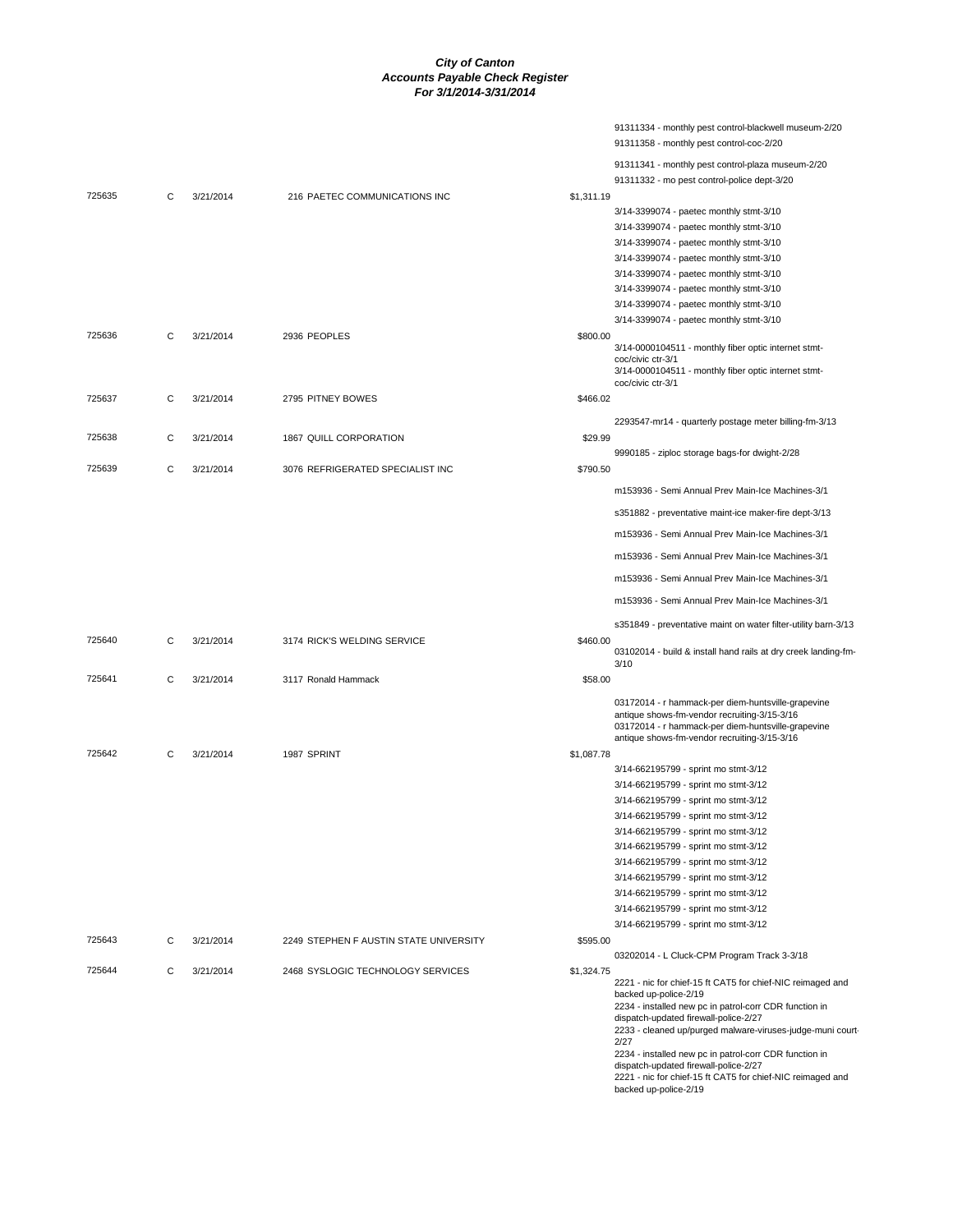|        |   |           |                                          |            | 2221 - nic for chief-15 ft CAT5 for chief-NIC reimaged and<br>backed up-police-2/19<br>2200 - track/isolate proc errors-boothtracker-patched-fm-<br>2/11<br>2232 - server maint-correct cabling civic center-update<br>booth tracker-fm-2/27<br>2232 - server maint-correct cabling civic center-update<br>booth tracker-fm-2/27<br>2232 - server maint-correct cabling civic center-update<br>booth tracker-fm-2/27<br>2234 - installed new pc in patrol-corr CDR function in<br>dispatch-updated firewall-police-2/27            |
|--------|---|-----------|------------------------------------------|------------|------------------------------------------------------------------------------------------------------------------------------------------------------------------------------------------------------------------------------------------------------------------------------------------------------------------------------------------------------------------------------------------------------------------------------------------------------------------------------------------------------------------------------------|
| 725645 | C | 3/21/2014 | 3064 TASER INTERNATIONAL                 | \$1,806.99 | 2209 - expand-test array nas server-police-2/13                                                                                                                                                                                                                                                                                                                                                                                                                                                                                    |
|        |   |           |                                          |            | SI1348246 - (2) tasers w/ holsters-police-2/8                                                                                                                                                                                                                                                                                                                                                                                                                                                                                      |
| 725646 | C | 3/21/2014 | 2988 TEXAS BANK & TRUST                  | \$3,630.22 |                                                                                                                                                                                                                                                                                                                                                                                                                                                                                                                                    |
|        |   |           |                                          |            | 3/14-828593500 - loan pmt 828593500-prin & int-3/25                                                                                                                                                                                                                                                                                                                                                                                                                                                                                |
|        |   |           |                                          |            | 3/14-828593500 - loan pmt 828593500-prin & int-3/25                                                                                                                                                                                                                                                                                                                                                                                                                                                                                |
| 725647 | C | 3/21/2014 | 2505 TEXAS COMMISSION ON FIRE PROTECTION | \$85.00    | 03172014 - bryan mcateer-certification for level I fire svc<br>instructor-3/17                                                                                                                                                                                                                                                                                                                                                                                                                                                     |
| 725648 | C | 3/21/2014 | 129 TEXAS MUNICIPAL LEAGUE               | \$325.00   |                                                                                                                                                                                                                                                                                                                                                                                                                                                                                                                                    |
| 725649 | C | 3/21/2014 | 79 TRINITY VALLEY ELEC COOP              | \$636.64   | 03182014 - gfoat spring institute k kroha-4/13-4/15                                                                                                                                                                                                                                                                                                                                                                                                                                                                                |
| 725650 | C | 3/21/2014 | 3070 UNIFIRST                            | \$1,338.75 | 3/14-30043297006-a - tvec monthly stmt-fm 2909-3/13<br>3/14-30043297002 - tvec mo stmt-artesian well-3/7<br>3/14-30043297004 - tvec mo stmt-burnet trail-3/7                                                                                                                                                                                                                                                                                                                                                                       |
|        |   |           |                                          |            | 8283123989 - unifirst weekly inv-civic center-2/14<br>8283123988 - unifirst weekly inv-fm/parks-2/14                                                                                                                                                                                                                                                                                                                                                                                                                               |
|        |   |           |                                          |            | 8283123987 - unifirst weekly inv-streets/utilities-2/14<br>8283123988 - unifirst weekly inv-fm/parks-2/14                                                                                                                                                                                                                                                                                                                                                                                                                          |
|        |   |           |                                          |            | 8283126130 - unifirst weekly inv-streets/utilities-2/21                                                                                                                                                                                                                                                                                                                                                                                                                                                                            |
|        |   |           |                                          |            | 8283126130 - unifirst weekly inv-streets/utilities-2/21                                                                                                                                                                                                                                                                                                                                                                                                                                                                            |
|        |   |           |                                          |            | 8283126130 - unifirst weekly inv-streets/utilities-2/21<br>8283126133 - unifirst weekly inv-coc/city hall-2/21<br>8283126132 - unifirst weekly inv-civic center-2/21<br>8283123990 - unifirst weekly inv-city hall/coc-2/14<br>8283126131 - unifirst weekly inv-fm/parks-2/21                                                                                                                                                                                                                                                      |
|        |   |           |                                          |            | 8283123987 - unifirst weekly inv-streets/utilities-2/14                                                                                                                                                                                                                                                                                                                                                                                                                                                                            |
|        |   |           |                                          |            | 8283126134 - unifirst weekly inv-animal shelter-2/21                                                                                                                                                                                                                                                                                                                                                                                                                                                                               |
|        |   |           |                                          |            | 8283126130 - unifirst weekly inv-streets/utilities-2/21                                                                                                                                                                                                                                                                                                                                                                                                                                                                            |
|        |   |           |                                          |            | 8283123991 - unifirst weekly inv-animal shelter-2/14<br>8283123992 - unifirst weekly inv-water dept-2/14                                                                                                                                                                                                                                                                                                                                                                                                                           |
|        |   |           |                                          |            | 8283128289 - unifirst weekly inv-animal shelter-2/28<br>8283123992 - unifirst weekly inv-water dept-2/14<br>8283123993 - unifirst weekly inv-wwtp-2/14<br>8283126131 - unifirst weekly inv-fm/parks-2/21<br>8283128290 - unifirst weekly inv-water plant-2/28                                                                                                                                                                                                                                                                      |
|        |   |           |                                          |            | 8283128285 - unifirst weekly inv-streets/utilities-2/28                                                                                                                                                                                                                                                                                                                                                                                                                                                                            |
|        |   |           |                                          |            | 8283123987 - unifirst weekly inv-streets/utilities-2/14                                                                                                                                                                                                                                                                                                                                                                                                                                                                            |
|        |   |           |                                          |            | 8283128285 - unifirst weekly inv-streets/utilities-2/28<br>8283128286 - unifirst weekly inv-fm/parks-2/28<br>8283128286 - unifirst weekly inv-fm/parks-2/28<br>8283128287 - unifirst weekly inv-civic center-2/28<br>8283128288 - unifirst weekly inv-city hall/coc-2/28<br>8283126135 - unifirst weekly inv-water dept-2/21<br>8283128291 - unifirst weekly inv-wwtp-2/28<br>8283126136 - unifirst weekly inv-wwtp-2/21<br>8283128290 - unifirst weekly inv-water plant-2/28<br>8283128290 - unifirst weekly inv-water plant-2/28 |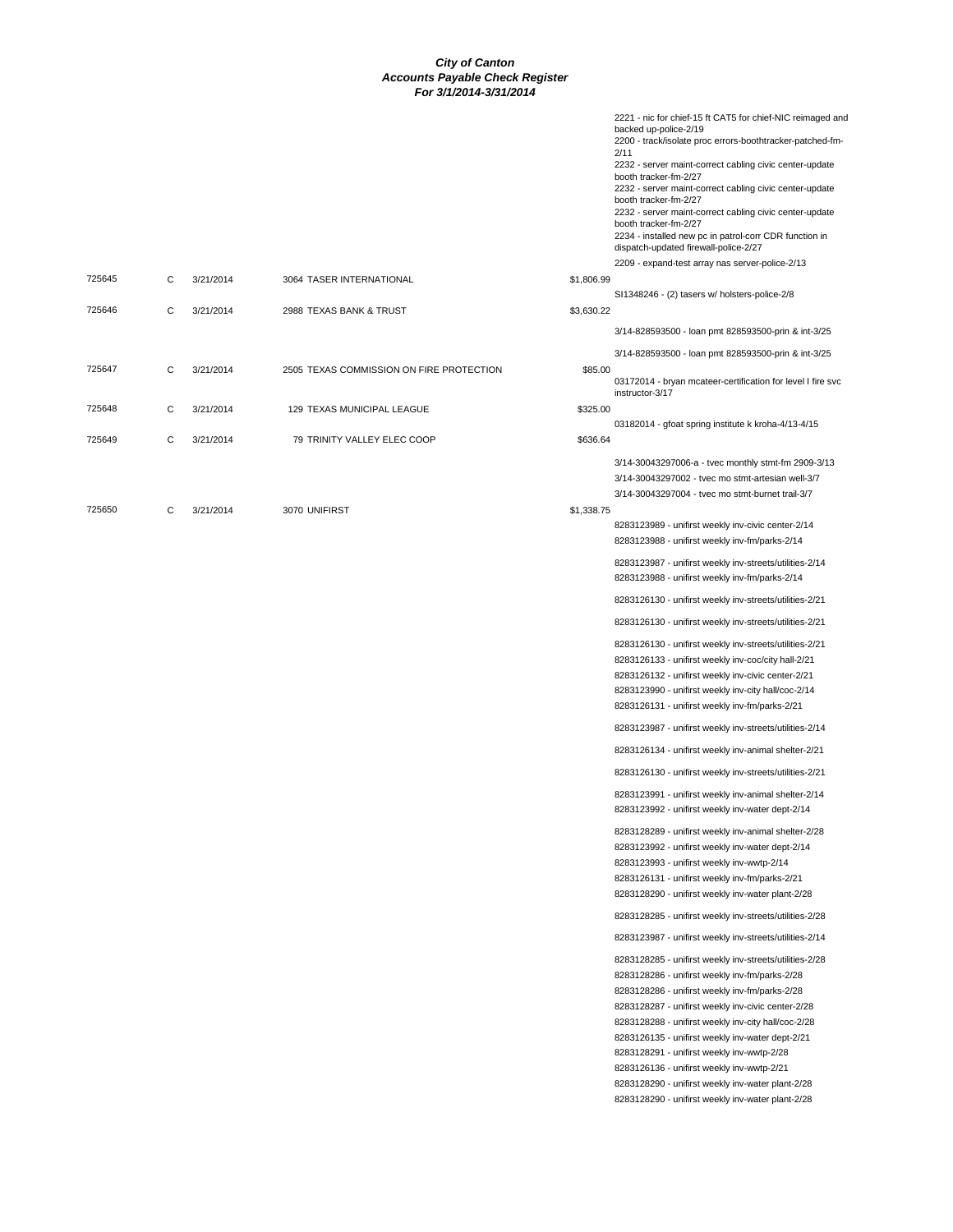|        |   |           |                            |          | 8283128285 - unifirst weekly inv-streets/utilities-2/28                                                              |
|--------|---|-----------|----------------------------|----------|----------------------------------------------------------------------------------------------------------------------|
|        |   |           |                            |          | 8283128285 - unifirst weekly inv-streets/utilities-2/28                                                              |
|        |   |           |                            |          | 8283123993 - unifirst weekly inv-wwtp-2/14                                                                           |
|        |   |           |                            |          | 8283126135 - unifirst weekly inv-water dept-2/21                                                                     |
|        |   |           |                            |          | 8283126135 - unifirst weekly inv-water dept-2/21                                                                     |
|        |   |           |                            |          | 8283126136 - unifirst weekly inv-wwtp-2/21                                                                           |
|        |   |           |                            |          | 8283128291 - unifirst weekly inv-wwtp-2/28                                                                           |
|        |   |           |                            |          | 8283119716 - unifirst weekly inv-civic center-1/31                                                                   |
|        |   |           |                            |          |                                                                                                                      |
|        |   |           |                            |          | 8283123987 - unifirst weekly inv-streets/utilities-2/14                                                              |
|        |   |           |                            |          | 8283123992 - unifirst weekly inv-water dept-2/14                                                                     |
|        |   |           |                            |          | 8283119714 - unifirst weekly inv-streets/utilites-1/31                                                               |
|        |   |           |                            |          | 8283119714 - unifirst weekly inv-streets/utilites-1/31                                                               |
|        |   |           |                            |          | 8283119714 - unifirst weekly inv-streets/utilites-1/31                                                               |
|        |   |           |                            |          | 8283119714 - unifirst weekly inv-streets/utilites-1/31                                                               |
|        |   |           |                            |          | 8283119715 - unifirst weekly inv-fm/parks-1/31                                                                       |
|        |   |           |                            |          | 8283119717 - unifirst weekly inv-city hall/coc-1/31                                                                  |
|        |   |           |                            |          | 8283119719 - unifirst weekly inv-water dept-1/31                                                                     |
|        |   |           |                            |          | 8283119719 - unifirst weekly inv-water dept-1/31                                                                     |
|        |   |           |                            |          | 8283119719 - unifirst weekly inv-water dept-1/31                                                                     |
|        |   |           |                            |          | 8283119718 - unifirst weekly inv-animal shelter-1/31                                                                 |
|        |   |           |                            |          | 8283119720 - unifirst weekly inv-wwtp-1/31                                                                           |
|        |   |           |                            |          | 8283119720 - unifirst weekly inv-wwtp-1/31                                                                           |
|        |   |           |                            |          | 8283121864 - unifirst weekly inv-wwtp-2/7                                                                            |
|        |   |           |                            |          | 8283119715 - unifirst weekly inv-fm/parks-1/31                                                                       |
|        |   |           |                            |          | 8283121864 - unifirst weekly inv-wwtp-2/7                                                                            |
|        |   |           |                            |          | 8283121858 - unifirst weekly inv-streets/utilities-2/7                                                               |
|        |   |           |                            |          | 8283121863 - unifirst weekly inv-water plant-2/7                                                                     |
|        |   |           |                            |          | 8283121863 - unifirst weekly inv-water plant-2/7                                                                     |
|        |   |           |                            |          | 8283121863 - unifirst weekly inv-water plant-2/7                                                                     |
|        |   |           |                            |          | 8283121862 - unifirst weekly inv-animal shelter-2/7                                                                  |
|        |   |           |                            |          | 8283121861 - unifirst weekly inv-city hall/coc-2/7                                                                   |
|        |   |           |                            |          |                                                                                                                      |
|        |   |           |                            |          | 8283121858 - unifirst weekly inv-streets/utilities-2/7                                                               |
|        |   |           |                            |          | 8283121858 - unifirst weekly inv-streets/utilities-2/7                                                               |
|        |   |           |                            |          | 8283121859 - unifirst weekly inv-fm/parks-2/7                                                                        |
|        |   |           |                            |          | 8283121859 - unifirst weekly inv-fm/parks-2/7                                                                        |
|        |   |           |                            |          | 8283121860 - unifirst weekly inv-civic center-2/7                                                                    |
|        |   |           |                            |          | 8283121858 - unifirst weekly inv-streets/utilities-2/7                                                               |
| 725653 | C | 3/21/2014 | 844 USA BLUE BOOK          | \$260.34 | 277631 - ph probe-discharge hose-hog meter box-wwtp-<br>2/25                                                         |
|        |   |           |                            |          | 277631 - ph probe-discharge hose-hog meter box-wwtp-                                                                 |
|        |   |           |                            |          | 2/25                                                                                                                 |
|        |   |           |                            |          | 277631 - ph probe-discharge hose-hog meter box-wwtp-<br>2/25                                                         |
| 725654 | С | 3/21/2014 | 17 VAN ZANDT NEWSPAPER LLC | \$463.70 |                                                                                                                      |
|        |   |           |                            |          | 336440 - classified ad-pt bathroom attendant-fm-2/20                                                                 |
|        |   |           |                            |          | 336935 - notice of public hearing-zoning ordinance-2/27<br>336797 - herald ad-citizen of the year-2/27               |
|        |   |           |                            |          | 336995 - classified ad-pt bathroom attendant-fm-2/27                                                                 |
|        |   |           |                            |          | 336822 - 12"water line-tyler st-wynne road-ad for bid-2/6                                                            |
|        |   |           |                            |          | 336994 - classified ad-pt dispatcher-police-2/27                                                                     |
| 725655 | С | 3/21/2014 | 139 VERIZON SOUTHWEST      | \$862.62 | 3/14-800602 - verizon mo stmt-903-1FR-0064-fm data line-<br>2/25                                                     |
|        |   |           |                            |          | 3/14-061211 - verizon mo stmt-animal shelter-2/28                                                                    |
|        |   |           |                            |          | 3/14-060621 - verizon mo stmt-fire dept-2/25                                                                         |
|        |   |           |                            |          | 3/14-990304 - verizon mo stmt-903-567-1962-fm-3/4<br>3/14-960906 - verizon mo stmt-903-1RT-6452-fm data line<br>2/25 |
|        |   |           |                            |          | 3/14-966910 - verizon mo stmt-903-567-0484-fm-3/10                                                                   |
|        |   |           |                            |          |                                                                                                                      |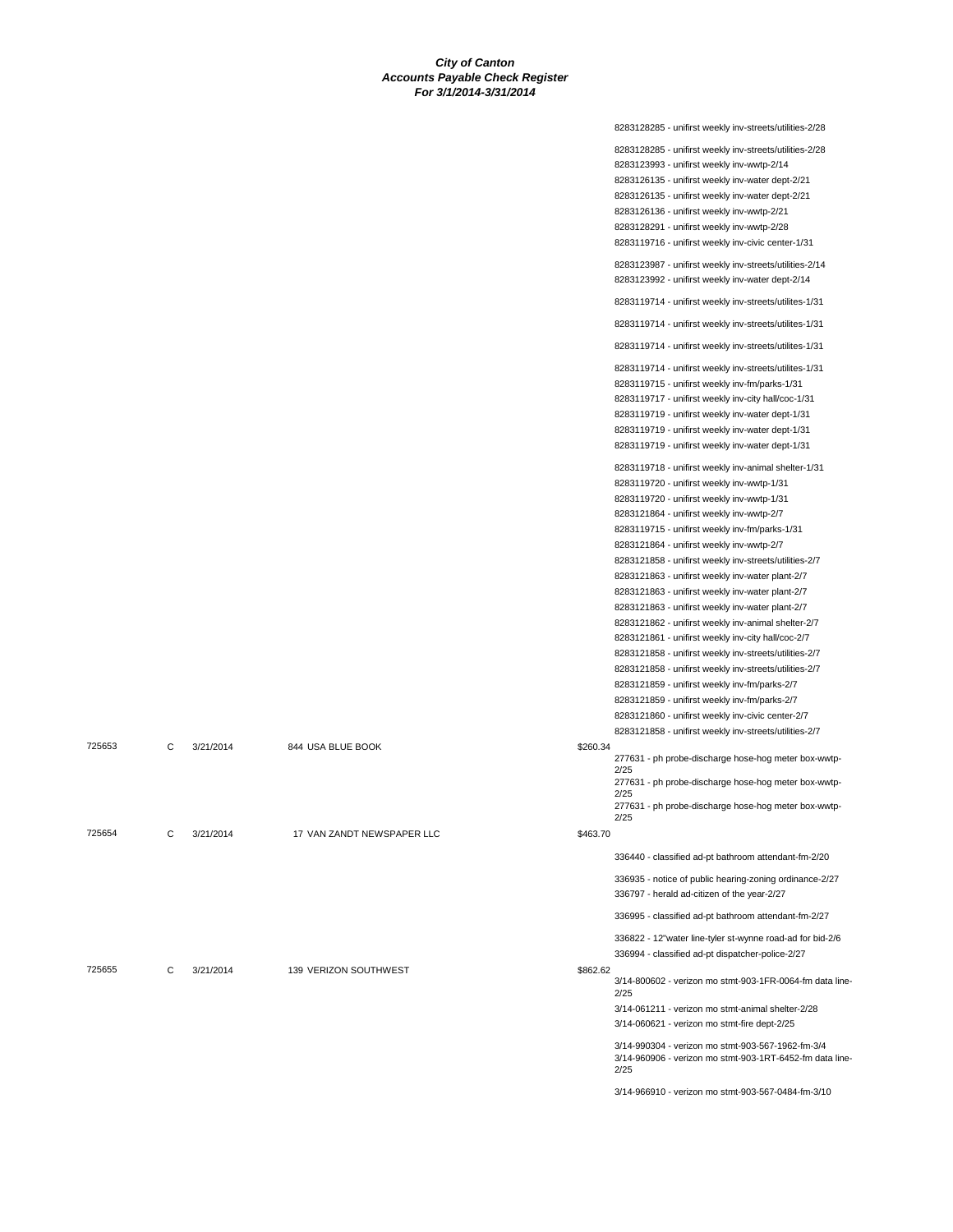|         |   |           |                                 |            | 3/14-499200 - verizon mo stmt-903-1EL-1706-emer weather<br>alert-2/25                                           |
|---------|---|-----------|---------------------------------|------------|-----------------------------------------------------------------------------------------------------------------|
|         |   |           |                                 |            | 3/14-950823 - 903-567-1134-verizon mo stmt-fm-2/25                                                              |
|         |   |           |                                 |            | 3/14-040930 - verizon mo stmt-blackwell museum-2/16<br>3/14-404807 - verizon mo stmt-903-567-2920-fm main gate- |
|         |   |           |                                 |            | 2/28                                                                                                            |
| 725656  | C | 3/21/2014 | 105 WALMART COMMUNITY/RFCSLLC   | \$499.53   | 3/14-840126 - verizon mo stmt-senior cit bldg-2/25                                                              |
|         |   |           |                                 |            | 2645 - folgers coffee-police-2/18                                                                               |
|         |   |           |                                 |            | 2837 - bath tissue-paper towels-coffee-coc-2/14                                                                 |
|         |   |           |                                 |            | 406 - paper towels-labels-coc-2/27                                                                              |
|         |   |           |                                 |            | 406 - paper towels-labels-coc-2/27                                                                              |
|         |   |           |                                 |            | 7696 - coffee-creamer-sugar-utility barn-2/26                                                                   |
|         |   |           |                                 |            | 5172 - drinks for p & z training-2/20                                                                           |
|         |   |           |                                 |            | 9484 - printer/fax-printer cartridges-animal shelter-3/12                                                       |
|         |   |           |                                 |            | 9484 - printer/fax-printer cartridges-animal shelter-3/12                                                       |
| 725657  | C | 3/21/2014 | 3046 XEROX CORPORATION          | \$107.76   |                                                                                                                 |
| 725658  | C | 3/25/2014 | 1669 BRANDY DEVILLE             | \$234.90   | 072818859 - mo copier billing-police dept-3/1                                                                   |
|         |   |           |                                 |            | 03252014 - CAUSE # 05-00293-CASE # N009204753-                                                                  |
|         |   |           |                                 |            | BRANDY/STEPHEN                                                                                                  |
| 725659  | С | 3/25/2014 | 732 CHRISTINA E RYDER           | \$193.52   |                                                                                                                 |
|         |   |           |                                 |            | 03252014 - CAUSE # 04 00514-CHRISTINA/JOE                                                                       |
| 725660  | C | 3/25/2014 | 1593 COLLEEN M BROWN            | \$69.23    | 03252014 - CAUSE-94211-COLLEEN BROWN/JOEL                                                                       |
|         |   |           |                                 |            | BROWN--AG CASE#-4591592561                                                                                      |
| 725661  | C | 3/25/2014 | 2896 KANDICE RYAN DURHAM-LITTLE | \$103.26   | 03252014 - Kandice Ryan Durham-Little/Brandon K Little-<br>cause 10-00819                                       |
| 725662  | C | 3/25/2014 | 3013 LEONARDO CRUZ              | \$101.09   |                                                                                                                 |
|         |   |           |                                 |            | 03252014 - #0012831167 case 77,195-leonardo<br>cruz/adriana toledo                                              |
| 725663  | C | 3/25/2014 | 134 MY CREDIT UNION             | \$320.00   |                                                                                                                 |
|         |   |           |                                 |            | 03252014 - EMPLOYEE DIRECT SAVINGS DEPOSIT                                                                      |
|         |   |           |                                 |            | 03252014 - EMPLOYEE DIRECT SAVINGS DEPOSIT                                                                      |
|         |   |           |                                 |            | 03252014 - EMPLOYEE DIRECT SAVINGS DEPOSIT                                                                      |
|         |   |           |                                 |            | 03252014 - EMPLOYEE DIRECT SAVINGS DEPOSIT                                                                      |
|         |   |           |                                 |            | 03252014 - EMPLOYEE DIRECT SAVINGS DEPOSIT                                                                      |
|         |   |           |                                 |            | 03252014 - EMPLOYEE DIRECT SAVINGS DEPOSIT                                                                      |
| 725664  | C | 3/25/2014 | 3177 PATRICIA WOOD              | \$162.00   |                                                                                                                 |
|         |   |           |                                 |            | 03252014 - Child Support Remit# 059126701197A172<br>FIPS# 4800000                                               |
| 725665  | C | 3/25/2014 | 1918 ROBIN MICHELLE ALLISON     | \$230.77   |                                                                                                                 |
|         |   |           |                                 |            | 03252014 - CASE-09-00132-ROBIN ALLISON/BRAD<br><b>ALLISON</b>                                                   |
| 725666  | C | 3/25/2014 | 2736 State Disbursement Unit    | \$138.46   |                                                                                                                 |
|         |   |           |                                 |            | 03252014 - cause #CV38856/dana/j phillips                                                                       |
| 3062014 | Ε | 3/6/2014  | 2616 DEPT OF THE TREASURY-IRS   | \$2,463.02 |                                                                                                                 |
| 3062014 | E | 3/6/2014  | 2616 DEPT OF THE TREASURY-IRS   | \$2,463.02 |                                                                                                                 |
|         |   |           |                                 |            | 03062014 - 941 FM Payroll Tax Run 1582-3/14                                                                     |
|         |   |           |                                 |            | 03062014 - 941 FM Payroll Tax Run 1582-3/14                                                                     |
|         |   |           |                                 |            | 03062014 - 941 FM Payroll Tax Run 1582-3/14                                                                     |
|         |   |           |                                 |            | 03062014 - 941 FM Payroll Tax Run 1582-3/14                                                                     |
| 3112014 | Е | 3/11/2014 | 2933 CITY OF CANTON WATER FUND  | \$8.42     | 03112014cr - reclass fm payroll ded-health ins exp-from                                                         |
|         |   |           |                                 |            | fund 3 to 2-mar 2014                                                                                            |
|         |   |           |                                 |            | 03112014 - reclass fm payroll ded-exp/liab from fund 3 to 2-<br>mar 2014                                        |
|         |   |           |                                 |            | 03112014 - reclass fm payroll ded-exp/liab from fund 3 to 2-                                                    |
|         |   |           |                                 |            | mar 2014<br>03112014 - reclass fm payroll ded-exp/liab from fund 3 to 2-                                        |
|         |   |           |                                 |            | mar 2014                                                                                                        |
| 3112014 | Е | 3/11/2014 | 2866 CITY OF CANTON SEWER FUND  | \$26.38    |                                                                                                                 |
|         |   |           |                                 |            | 03112014 - reclass fm payroll ded-exp/liab-from fund 3 to 5-<br>mar 2014                                        |